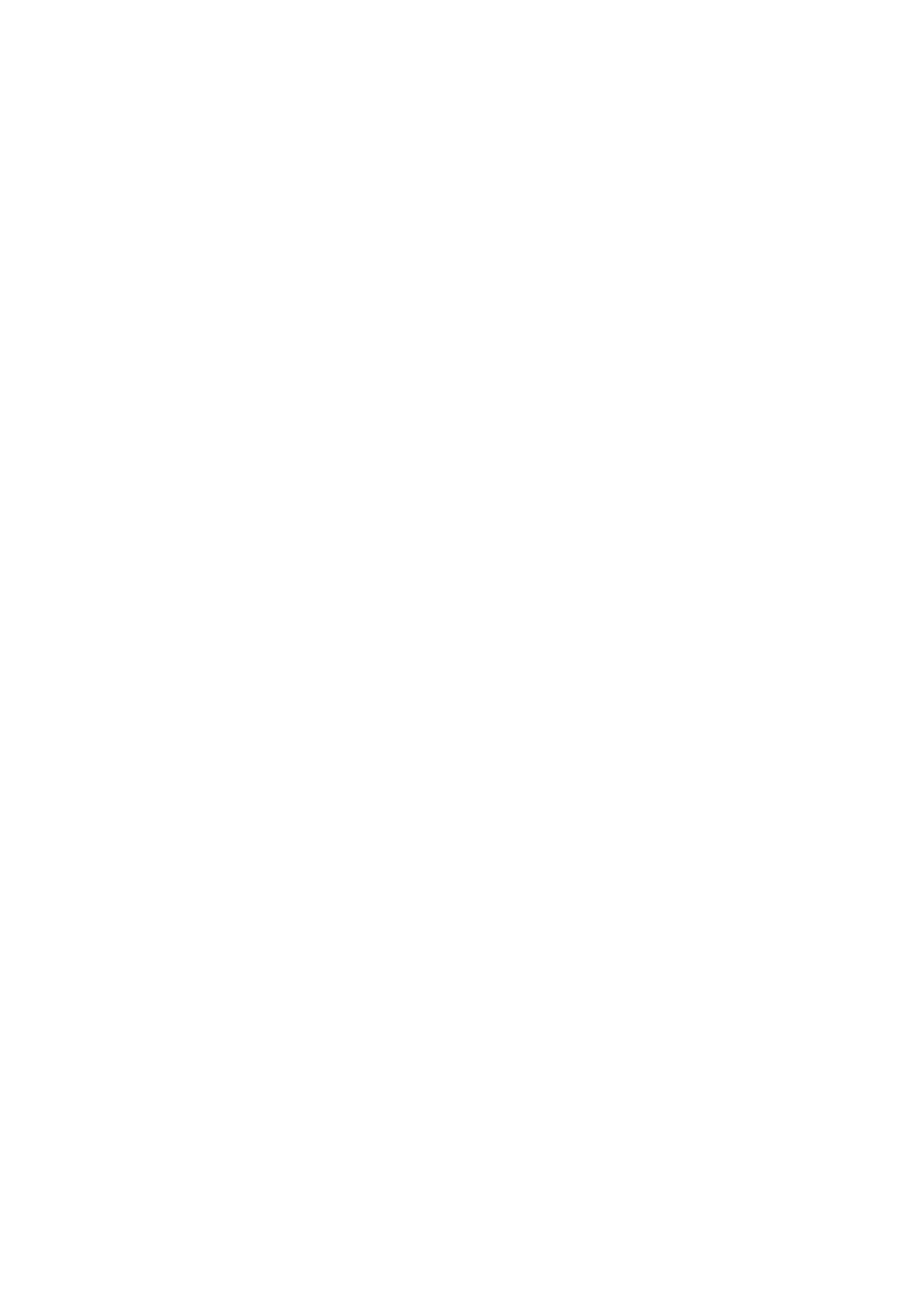# Art and Social Justice

# *The Media Connection*

Edited by Mike Hajimichael

Cambridge Scholars Publishing

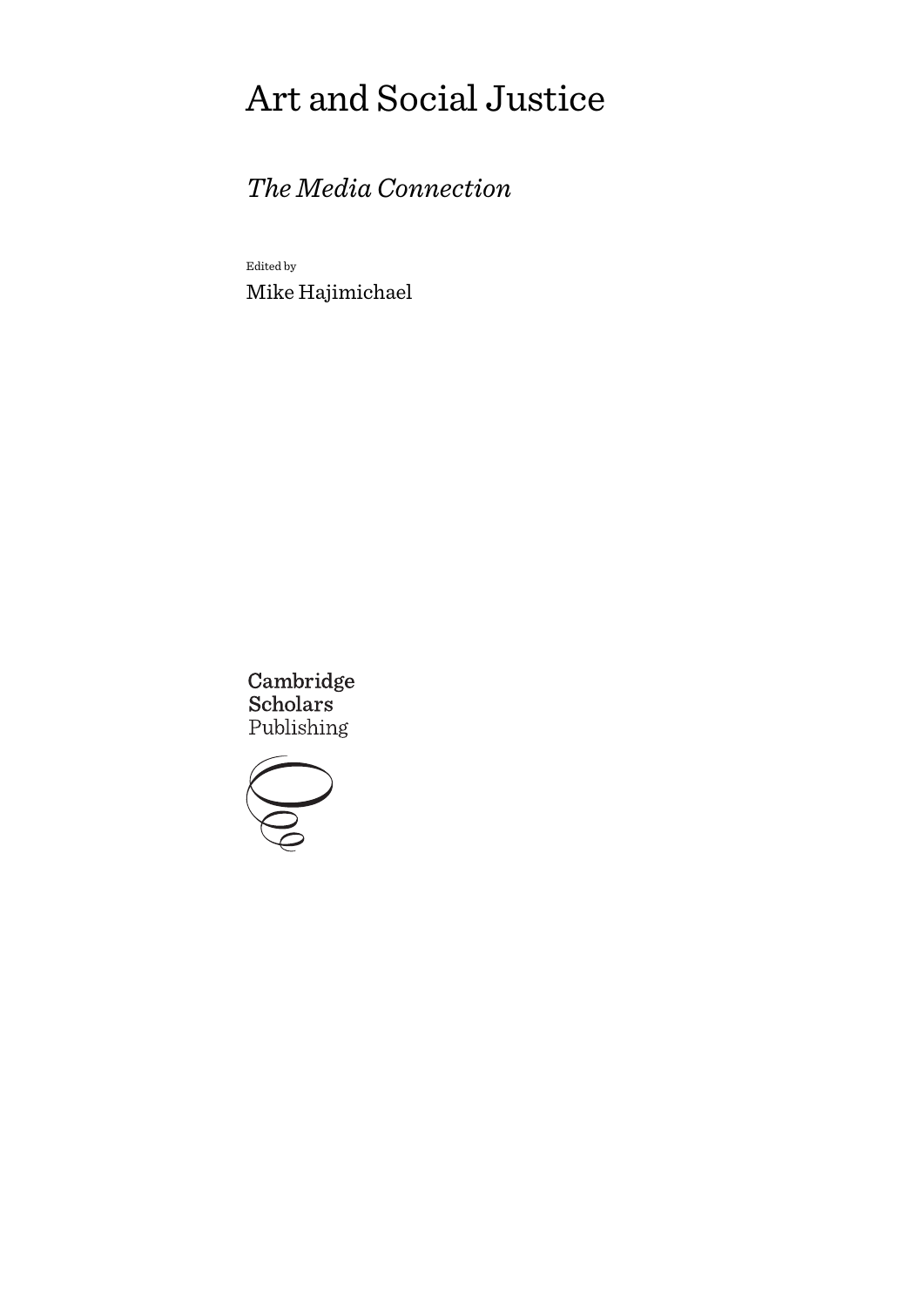Art and Social Justice: The Media Connection

Edited by Mike Hajimichael

This book first published 2015

Cambridge Scholars Publishing

Lady Stephenson Library, Newcastle upon Tyne, NE6 2PA, UK

British Library Cataloguing in Publication Data A catalogue record for this book is available from the British Library

Copyright © 2015 by Mike Hajimichael and contributors

All rights for this book reserved. No part of this book may be reproduced, stored in a retrieval system, or transmitted, in any form or by any means, electronic, mechanical, photocopying, recording or otherwise, without the prior permission of the copyright owner.

ISBN (10): 1-4438-7196-6 ISBN (13): 978-1-4438-7196-9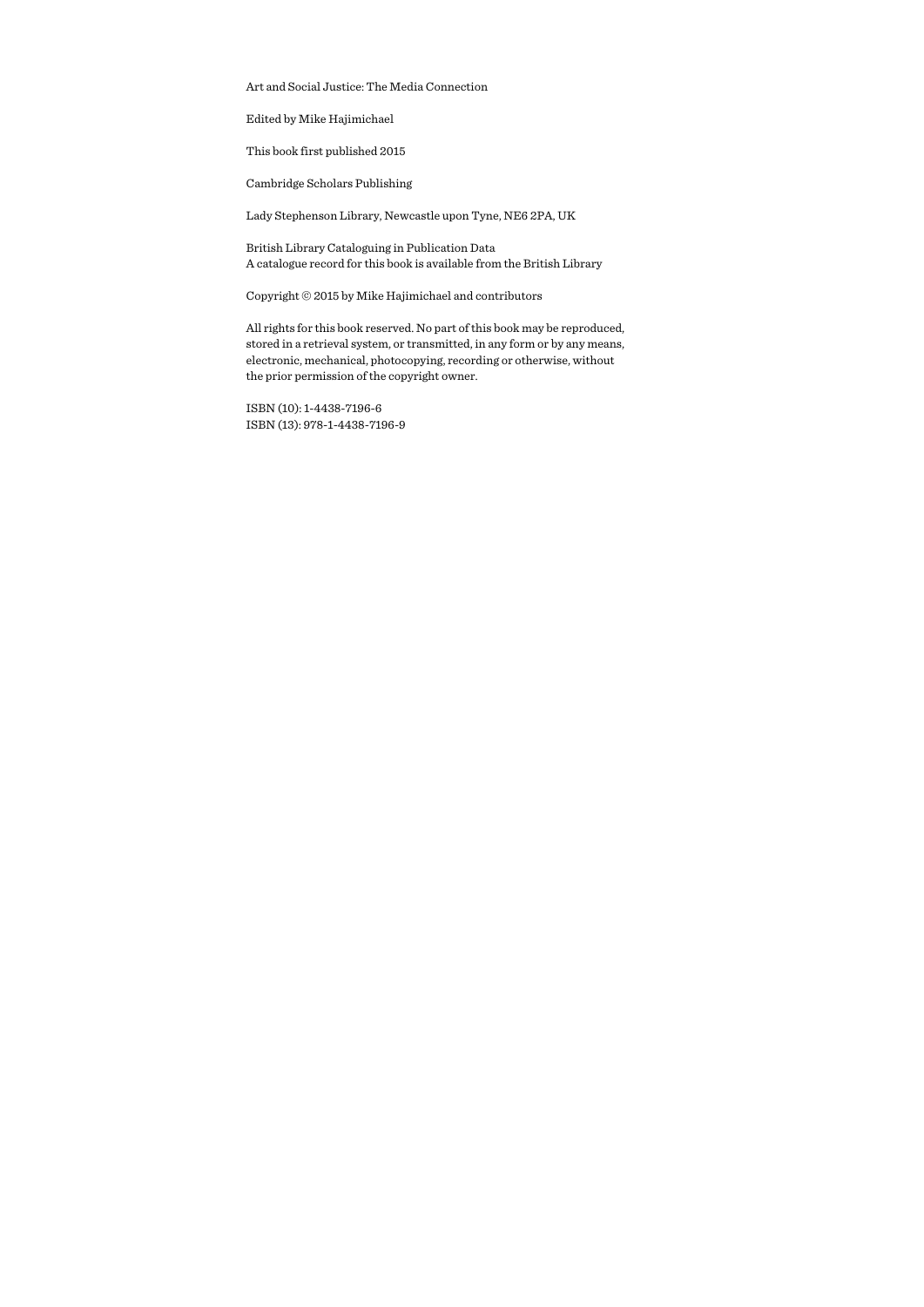This book is dedicated in memory of Michael Green … and CCCS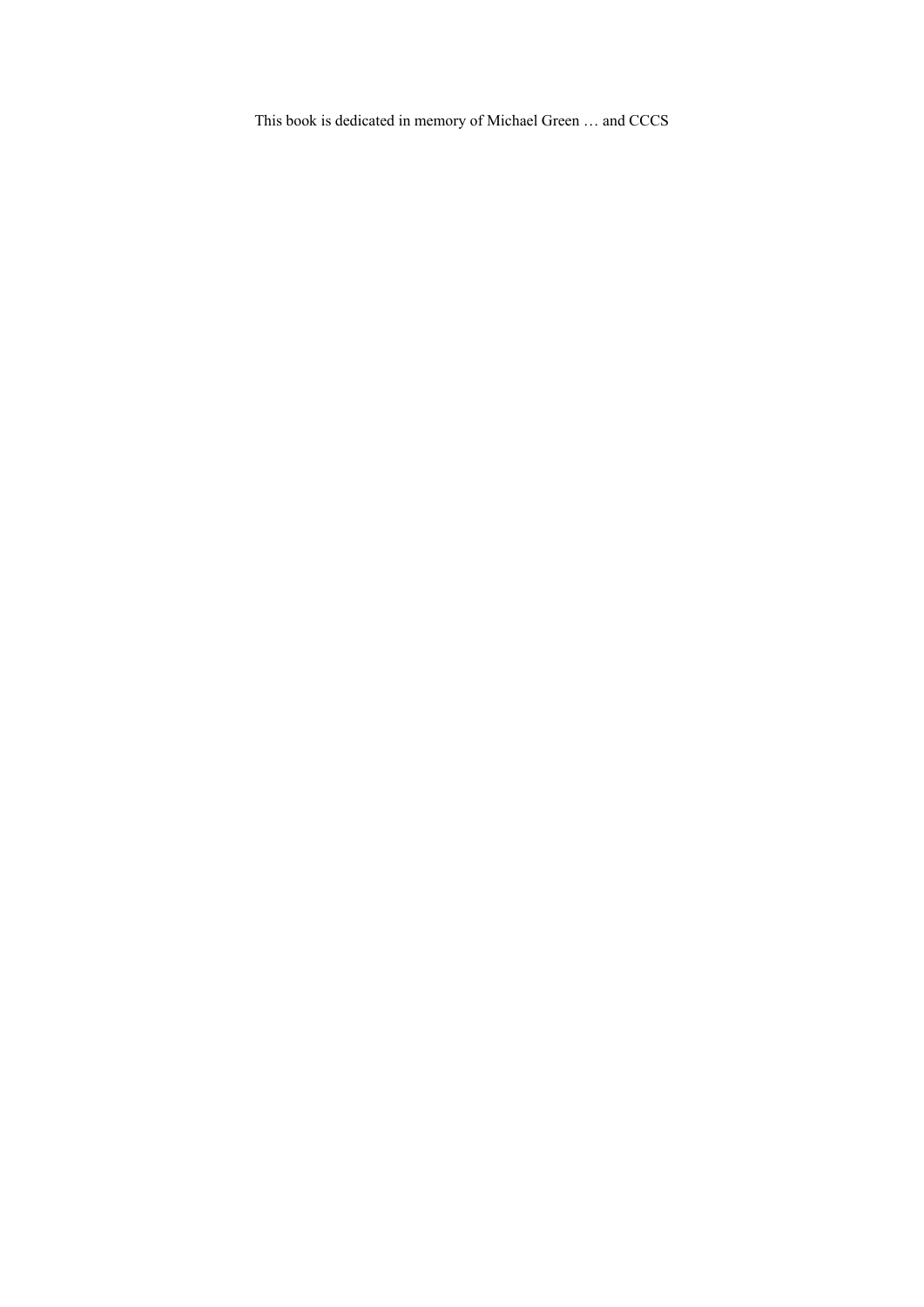… we can learn to see each other and see ourselves in each other and recognize that human beings are more alike than we are unalike … —Maya Angelou (1928–2014)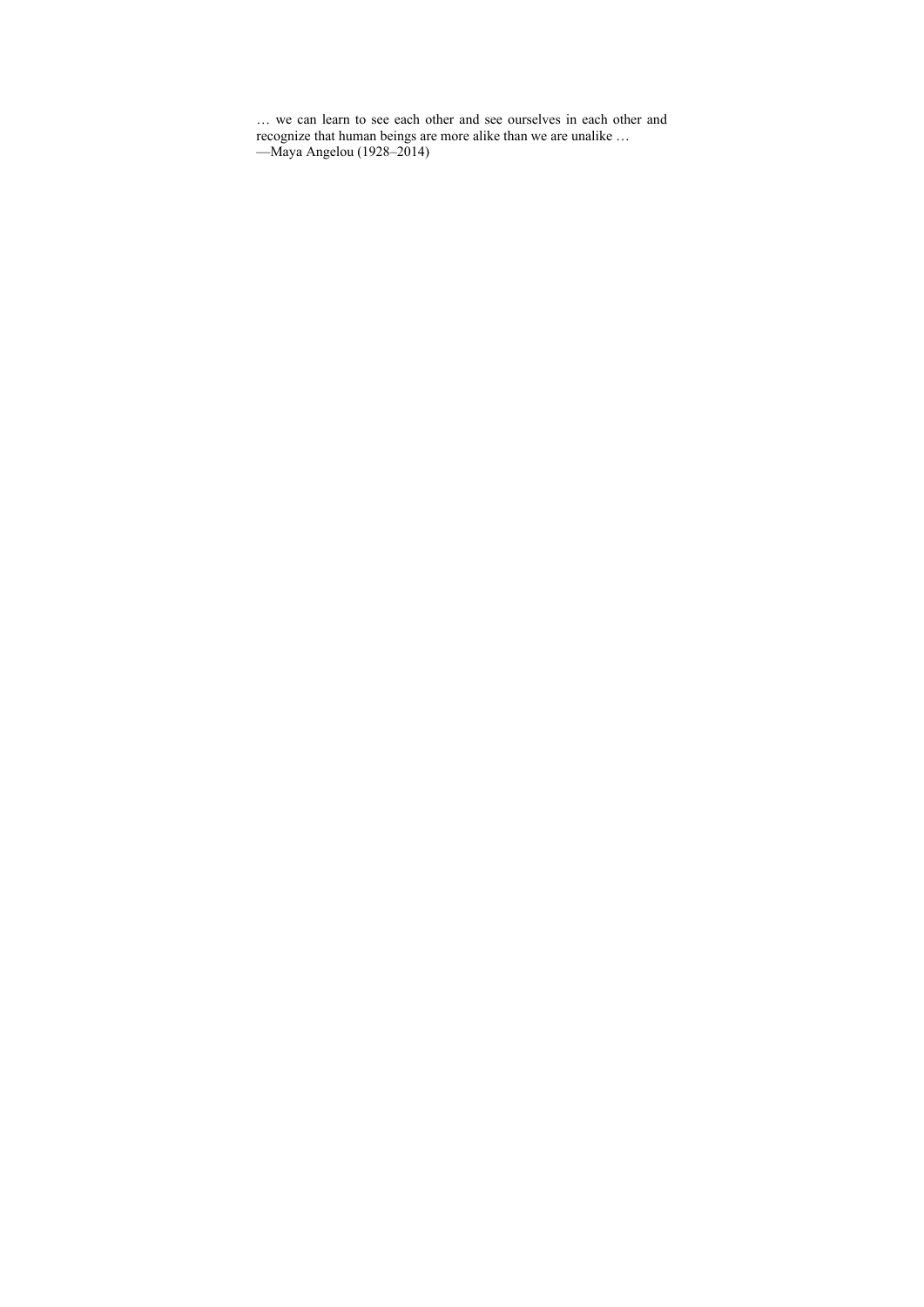# TABLE OF CONTENTS

| Mike Hajimichael                                                                      |
|---------------------------------------------------------------------------------------|
|                                                                                       |
| Ethics and Justice in Art Works                                                       |
| Manzu Islam                                                                           |
|                                                                                       |
| Digital Media and Youth Civic Practices: Strategies to Foster Online<br>Participation |
| Tao Papaioannou                                                                       |
|                                                                                       |
| Transcending Cultural Identity Ascription: Agency, Social Justice,                    |
| and Micro Blogging in Brazil                                                          |
| Alice Araujo                                                                          |
|                                                                                       |
| Stimulating Social Sensitivity: Manos Hadjidakis' Radio Third                         |
| Program in Greece                                                                     |
| Dimitris Papanikolaou                                                                 |
|                                                                                       |
| Art, Human Rights and Social Justice                                                  |
| Jan Jordaan                                                                           |
|                                                                                       |
| Dialectics and the New Media: Why Ideology Still                                      |
| Nikolas Defteras                                                                      |
|                                                                                       |
| The Communication of Empathy through Art: Implications                                |
| for Conflict Resolution and Social Justice                                            |
| Andreas Anastasiou                                                                    |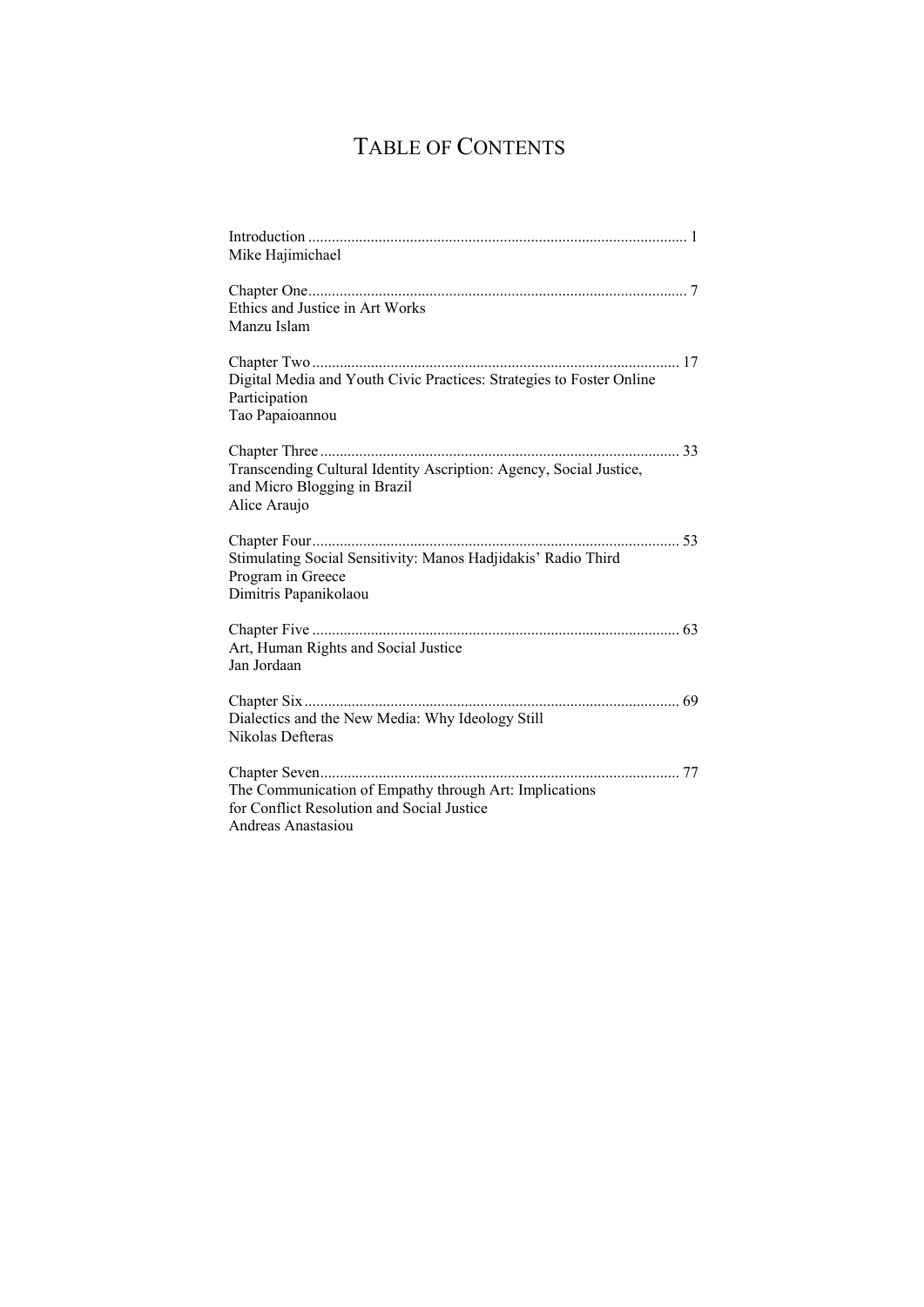viii Table of Contents

| Down the Rabbit Hole - Up the Maelstrom: Shaping the Digital<br>Landscape to Change Contemporary Art<br>Anton Dragan Maslić |  |
|-----------------------------------------------------------------------------------------------------------------------------|--|
| Socially Engaged Art and Segregated Urban Contexts: Nicosia<br>Experiments<br>Evanthia Tselika                              |  |
| "Xenitia": Living Away from HomeAlways a Stranger<br>Even in a Far Away Land<br>Mike Hajimichael                            |  |
|                                                                                                                             |  |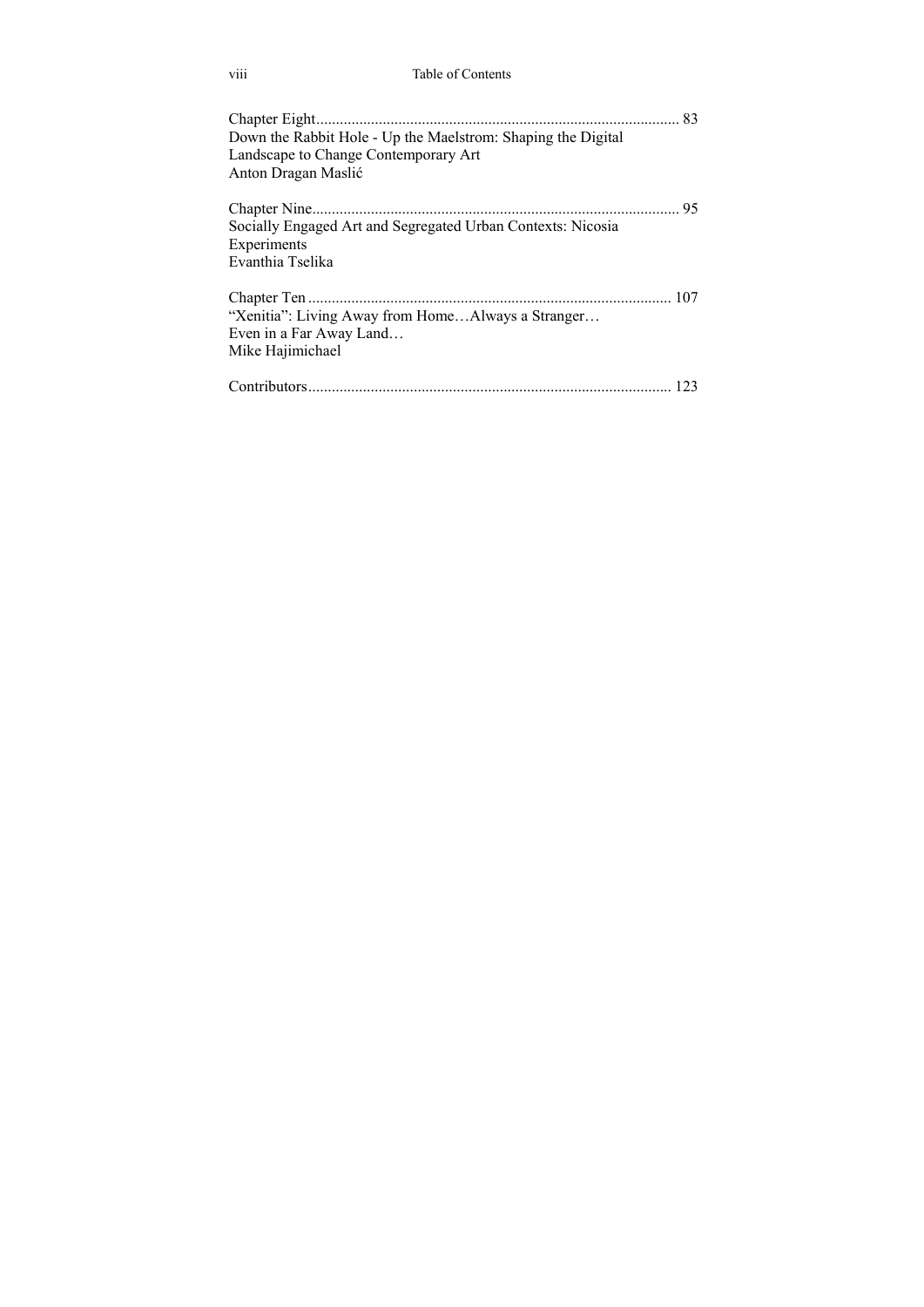### **INTRODUCTION**

## MIKE HAJIMICHAEL

Whilst the relationship between art and social justice may appear straight forward, when the issue of media comes into the frame things become more complicated in terms of advocacy, expression and change. This is primarily because anything relating to creators/producers/artists, texts/works and audiences, as the late Stuart Hall noted many decades ago, is never simple. There is very little evidence to suggest that we all agree on issues of media texts, so trying to untangle these dynamics is a challenging task due to the at times ambiguousness of media and messages.

The media is also a rapidly changing world. With the arrival and development of a more interactive internet and various forms of DIY online popular culture, everyone seems to be that much more engaged. As Gauntlett argues, "making is connecting."<sup>1</sup> All of this is great in terms of democracy and increased participation but somewhere along the line, as Carpentier argues, motivation keeps resurfacing, as do issues of how much participation and openness actually exist.<sup>2</sup>

Making, as a process of creation, for me as a poet, is not just about connecting, it's also about criticism, having a voice for expression and resisting. Largely because I come from an island—Cyprus—where great injustices have happened through conflict, militarism, invasion, occupation and economic mismanagement, not saying anything about this through my art would be tantamount to accepting the status quo. It is not enough to just create for the sake of creating. Artists throughout the world and in history have always been at the forefront of different forms of critiquing to a given status quo. From Charles Dickens, Picasso and Nazim Hikmet to Norman Carlberg, Maya Angelou, Mikis Theodorakis and Miriam Makeba, artists the world over, have always questioned, have always resisted. As the incarcerated human rights activist, literary critic and Nobel Prize winner Liu Xiaobo stated, "the history of thought is the history of questions."<sup>3</sup>

With many of these ideas in mind, over the last few years I have gone on a journey around different parts of the world under the auspices of a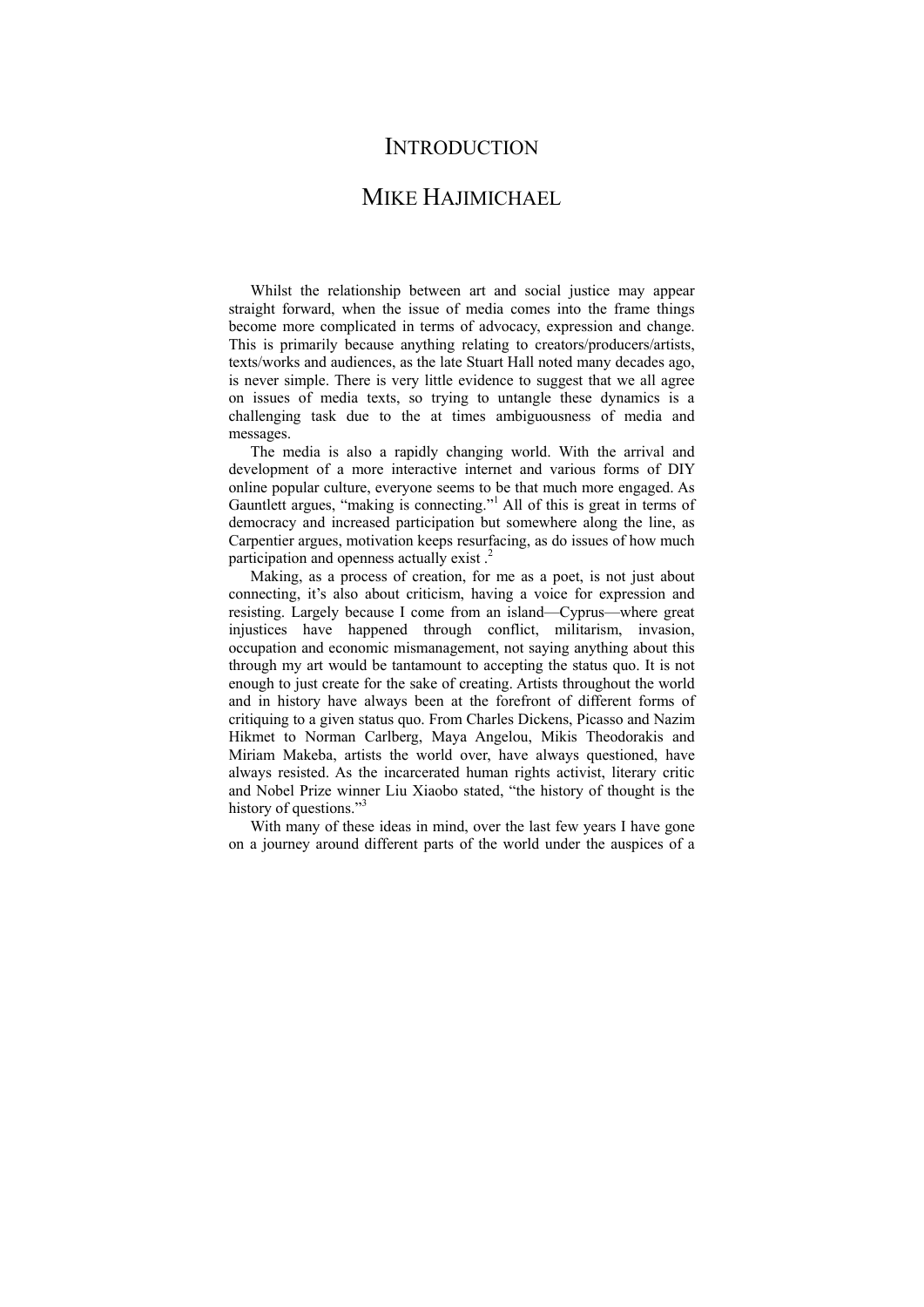#### 2 Introduction

conference called Art & Social Justice (ASJ). This concept was inspired by my friend and one of the contributors to this book, Jan Jordan, from Durban, South Africa, where the founding conference took place in 2010. Since then, conferences have happened in Nicosia, Cyprus (2011) and Gernika, Spain (2012). While most of the chapters in this volume come from the second conference, the general spirit of ASJ, and its uniqueness as a forum and amalgamation of academics, artists and activists, is also present in this volume. This collection of essays and reflections by invited academics and artists takes on and interrogates different art forms and how these relate/connect to different forms of media. This is particularly important to many people due to the fast developing and ever changing media environment. Generally, the book contains chapters in three key areas (with some overlaps). These are art, social justice and ethics, connections with media in different contexts, and art, social justice and practice-based research.

Beyond the journey that this book has taken, another key theme running through many of the chapters is the political nature and need for art. This by no means implies that all art should be Political (not my capital "P"), but that if art is to approach a variety of issues pertinent to inequalities and injustices then it has an ideological element to it. If I am alarmed as poet by the rise of far-right / neo Nazi groupings, for example in Europe, then as an artist my conscience says to do something about it, to create songs, poems which protest and resist this surge in ultranationalism. Art can be a mission; it is like a calling, but more than anything we should never lose sight of art as a process of expression and creativity, which can be nurtured, developed and taken beyond existing conventions. Additionally, and just for clarification, concepts such as art and media are being used in the widest and most diverse sense. Art can mean and be many things to many different artists. Media is also ever pervasive, evolving all the time, and is a means to convey a message or series of messages. In the process, media requires communication in a deliberate way. It is the connections between art and media that draw me to issues of social justice in writing, research, teaching practice and artistic creation.

I would also like to share some thoughts on the chapters that are more specific and people/author centred.

Manzu Islam, a long-time friend and acclaimed author, certainly unlocked a few thoughts in my mind with the opening chapter on Ethics and Justice in Arts Works. The central argument in Manzu's contribution relates to how the relationship between arts and historical context/reality is not a straightforward issue. He does this through an eloquent exploration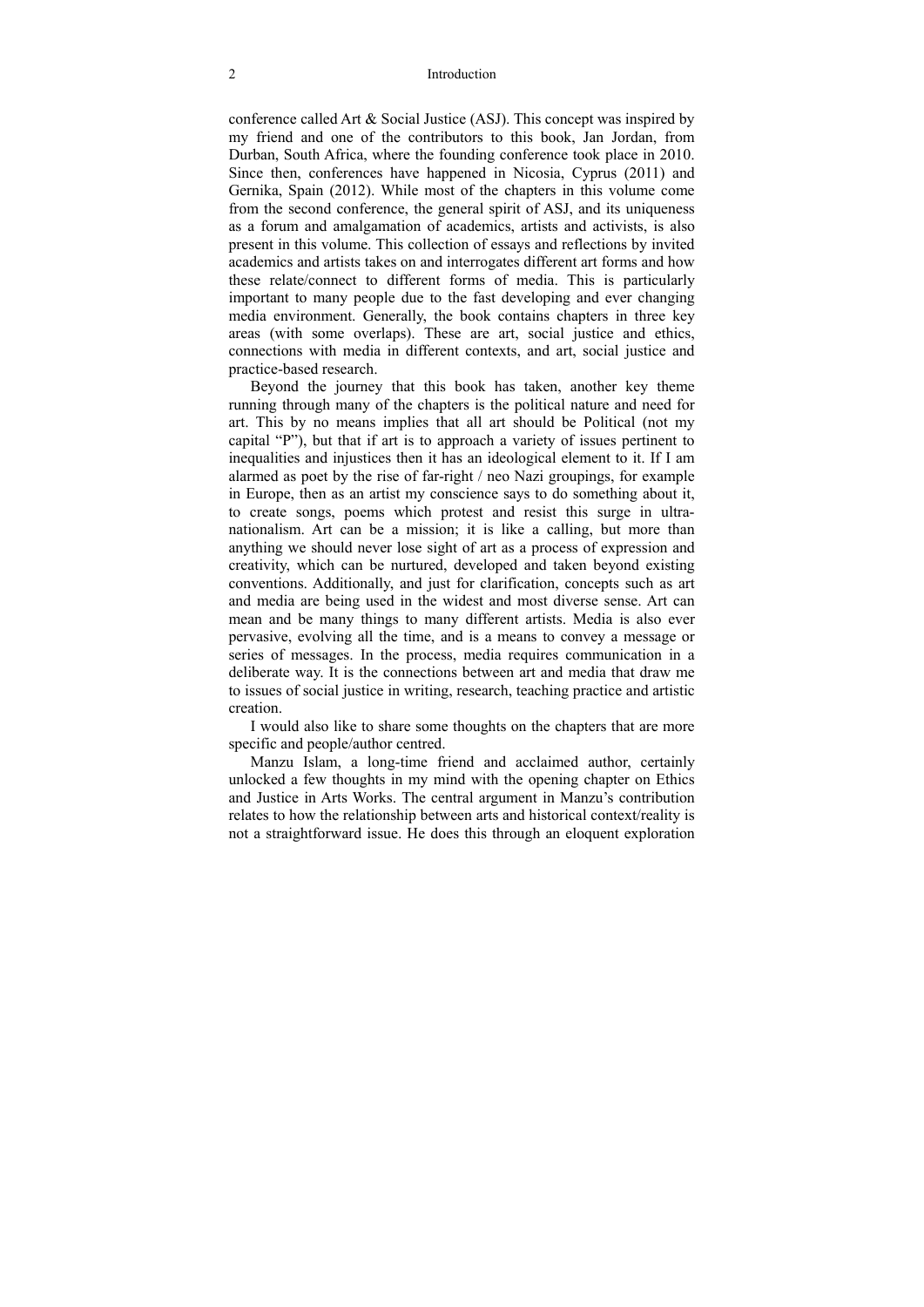of Toni Morrison's historic novel *Beloved* in relation to ethics and arts. More than anything, the "as if" mode described in this chapter is central to understanding art as a powerful tool with a deeper sense of situation through empathy, living the other, which leads to action, challenging inequalities.

Tao Papaioannou's focus on youth as constituency interrogates and challenges certain notions regarding civic engagement. This leads to a balanced approach which recognizes that there are levels of apathy but also high levels of engagement by particular youths through the use of particular media. What remains to be explored, through a more sensitized approach, is why this occurs and how this can impact art and social justice. Tao's chapter is an important contribution on how this can be researched and explored.

Alice Araujo provides a substantive chapter on the ways in which new media are developing in Brazil with the active audience in mind. While this may hold the premise of greater social equality and more justice at the same time, through exploring realities in a detailed sense Alice concludes that the internet has to be linked to lived realities, real situations and struggles. If this is done, as a new form of media it can contribute in a small and significant way to possibly challenging the deep-set inequalities of Brazilian society.

Dimitris Papanikolaou explores a form of media that in my mind is often taken for granted, namely radio. His chapter is an interesting reflection on the radical approach of Greek music composer Manos Hadjidakis, who headed the Greek Third Program on the state Radio Channel post military junta (1974–1981). The relevance to art and social justice of this chapter relates to Hadjidakis' humanist and aesthetic perspective which always puts people and quality first. This contributed to the notion of a much more "open society" culturally, and serves as a reminder of just how more appealing radio could be even today, if some of these aesthetic and more human-centric qualities prevailed.

Jan Jordaan is an important contributor to this volume, as without him the book probably would not exist. As the founder of the Art and Social Justice conference, Jan laid the foundation stone in Durban in 2010 for a series of conferences that have questioned issues of art and social justice from a number of different global and local perspectives. In his reflection on art, social justice and human rights, Jan concludes that art is like a beacon for the future, and this book aims to keep that flame alive.

Nikolas Defteras approaches things from a different perspective, and I wanted to include his chapter for its polemical qualities to add some fire and resistance to the notion that people are becoming increasingly engaged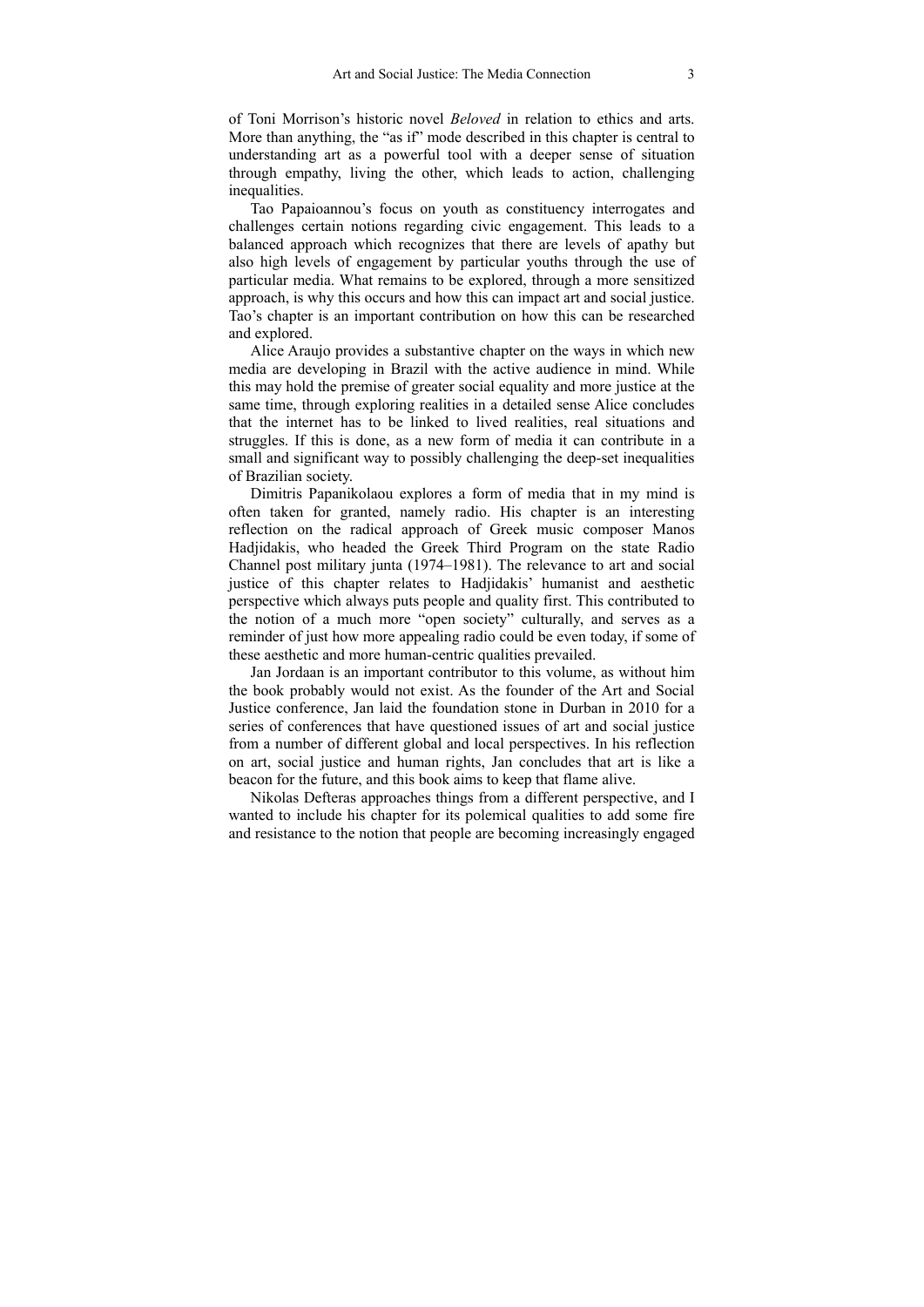#### 4 Introduction

with media in ways that are viewed as non-ideological. This is largely due to the allure of the internet as one indignant global village best epitomized in my mind by the term "Arab Spring." The world may be becoming that much smaller (or bigger in terms of variety of online content), but for Defteras ideology grounded in actual situations of struggle and conflict remains the key driving force in changing history.

Andreas Anastasiou returns to the issue of the "oppressed" and the mind-set of "what am I going to do about it," namely the injustices in the world, by viewing art as a timeless quality of resistance and questioning the authoritarianism of nationalism as a dominant and dominating form of discourse. Art, he argues, provokes us into action against injustice, and this is clearly evident in recent examples of Arab hip hop which connects/relates to/with the "Arab Spring."

Anton Maslić develops a qualitative assessment of how art is changing in the digital/internet based age. His chapter is an example of exploratory research in a subject matter that is cutting-edge and pioneering. Art, he argues, is becoming more technologically dependent, and as such there is a need for being sensitized to these changes. He is aware of the romanticism of viewing these media changes as "utopian" with the glass half-full, or painting a gloomy picture of art becoming a form of dystopia with the glass half empty. The balance struck in his chapter appealed to me, leading to its inclusion in this volume.

Evanthia Tselika explores the social turn of art through substantive case studies of activities and actions in the urban space of Nicosia, Cyprus. This chapter is based primarily on practice-based research which considers elements of conflict, collaboration and dialogue. Many of these issues are often taken for granted, without detailed exploration/reflection, particularly in the island context of Cyprus with its divisions and conflicts. This gives another spin on art and advocacy in urban spaces and makes it clear that things are not as simple as we often assume.

Finally, my chapter is an effort at contextualizing the use of a poem by Pavlos Liasides, a renowned Cypriot poet, through a connection with the past, present and possible futures of people in migration as "immigrants/emigrants." I relate historical experience of the past through the poem "Xenitia" by Liasides through a practice-based project called "Roots and Branches'' to present-day realities. In a time when far right and ultra-nationalist political agendas are on the rise in Europe, largely through articulating "antipathy" towards immigrants, I argue for a sense of historical empathy through the use of different art forms and different media in a way that is more challenging and sensitized to lived historical experiences.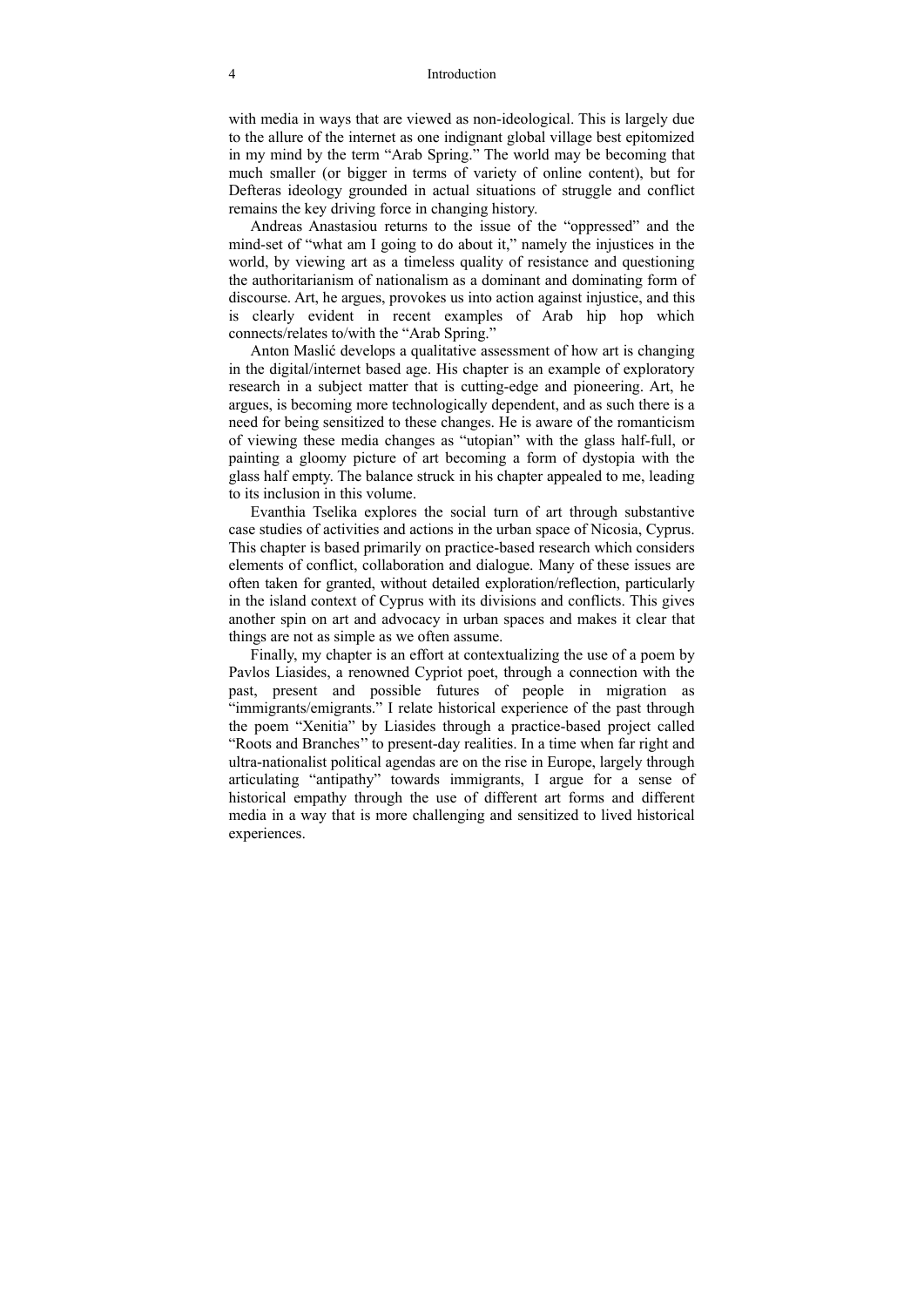I would like to thank all the contributors for their time, ideas and research. … A special thank you to Graham Clarke for proof reading this edited book…And a big thanks to Tao Papaioannou, whose support and input made this collection take shape and form….With art we all move forward … with questions to change the world … through media tools we control ….

#### **Notes**

<sup>2</sup> Nico Carpentier "Media and Participation – a site of ideological-democratic struggle" (UK: Intellect Ltd, 2011)

http://humanwithoutgod.blogspot.com/2010/10/history-of-thought.html

 $1$  David Gauntlett "Making Is Connecting – the social meaning of creativity, from DIY and knitting to YouTube and Web  $2.0$ " (Cambridge: Polity Press, 2011)

<sup>3</sup> *Human Without God – quotes by Liu Xiaobo*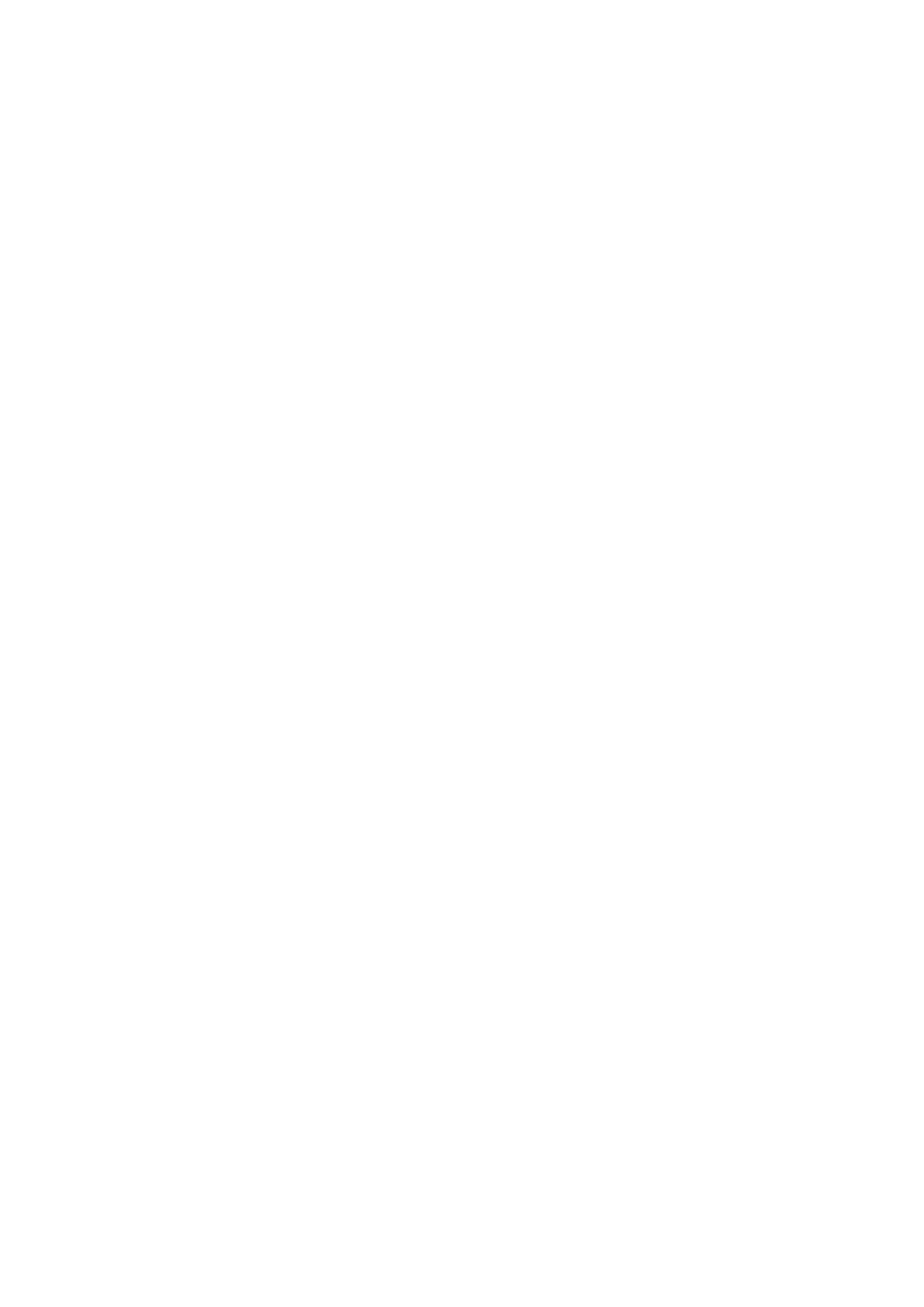## CHAPTER ONE

# ETHICS AND JUSTICE IN ART WORKS MANZU ISLAM

While musing on the "Raj revival" across British media during the 1980s, with its plethora of well-worn stereotypes, clichés and platitudes, Salman Rushdie begs the question of whether it is worth getting all worked up about it.<sup>1</sup> Shouldn't it be seen as just a bit of fun on the side, a nostalgic dip into the reveries of lost times of imperial glory? Why be a spoilsport and spook the party of innocent revellers? Questions such as these prompt Rushdie to visit a bizarre little essay by George Orwell called "Inside the Whale" written in 1940. In this essay Orwell, already weary of his earlier political commitments, argues that writers shouldn't dirty their aesthetic sensibility by letting themselves be meshed in the messy goingson of the everyday life world, and should stay sealed in the hermetic enclosure of their art. Rushdie strongly disagrees—he recommends an artist's role of involvement, commitment and taking sides in the social and political disputations of her/his times and milieu.

I also hold a similar view, and yet I must acknowledge that the relationship between arts—the representations of reality shaped by the medium of particular forms—to the wider social/historical concerns is not a straightforward one. More often than not it is complex, and comes into the orbits of each travelling a rather circuitous and indirect route. However, this is not to deny the need for an Agitprop type of art in a particular context and situation. I remember what a vital role the songs, plays and poems played during the war of Independence of Bangladesh 1970–71, in which I participated. Somehow, they lifted us from the ominous shadow of a giant military machine and gave us strength and courage to resist its genocidal drive. I suppose the songs of Mikis Theodorakis played a similar role during Greek dictatorship; one could name the music of Victor Jara in a similar vein in the context of Chilean popular unity or the poems of Mahmoud Darwish in the service of Palestinian struggle. These are the glorious examples of politically/socially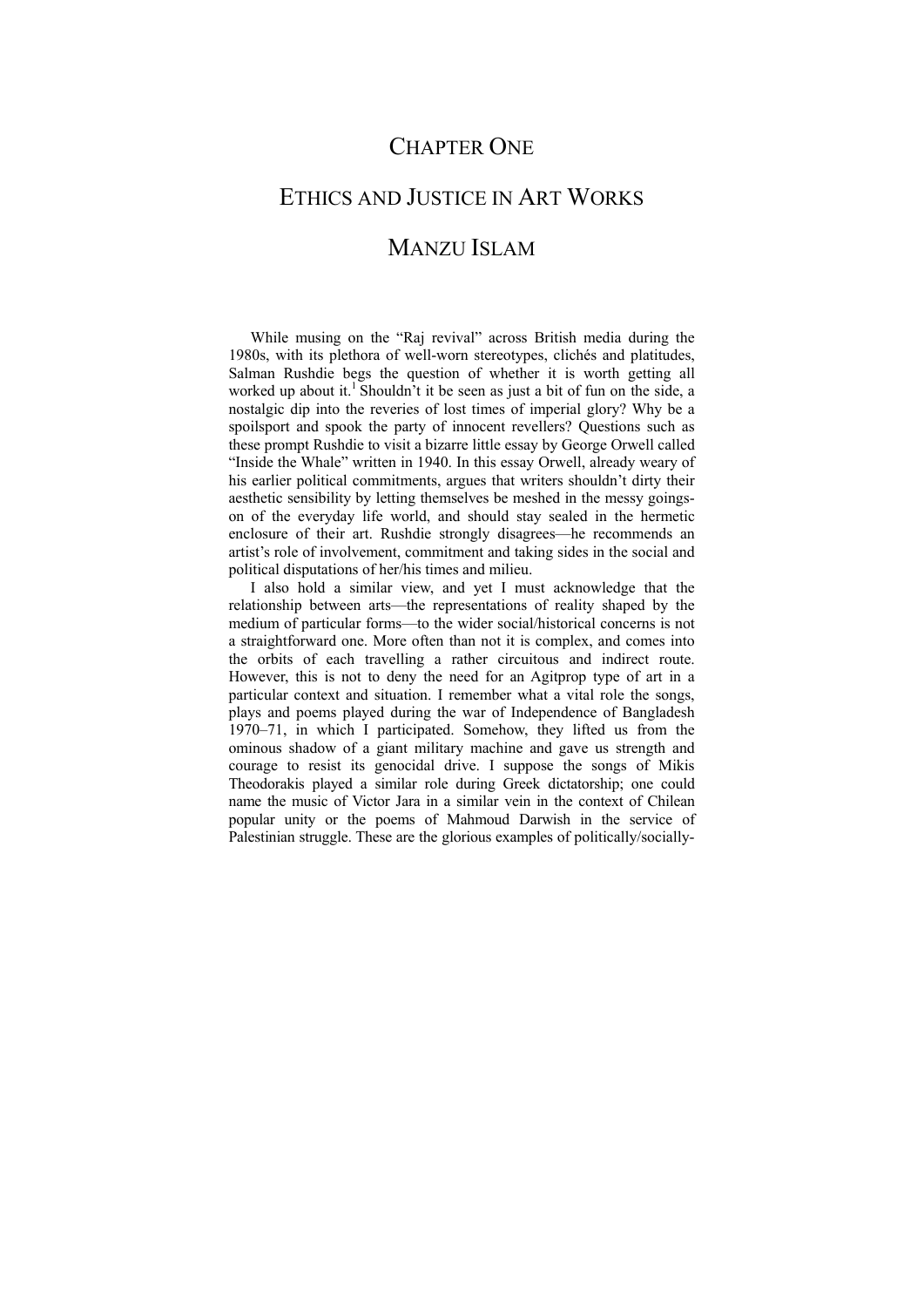engaged arts in moments that call for direct action, where the artist is a militant like any other frontline activist, because the basic survival or the fundamental rights of the artist's community is at stake. In general, though, the relationship between art and politics/social justice tends to be an indirect one, through the mediation of the aesthetic form particular to an art form.

It is well to remember the debate within the German left between Brecht, Luckacs and Adorno about aesthetics and politics, because they bring home their complex relation. For much of the left, Brecht's epic theatre is taken to be almost an analogue or at least an enduring model of politically committed arts, but, as is well known, even though it is given to the task of waking up the public from the make-believe world of bourgeois reality in which they are seduced into slumber, and jolt them into engaging with their everyday life with a critical consciousness, it works through the indirect mediation of aesthetic form, which is an artifice that deliberately distances the audience from the enacted drama before them, on the stage. Even for Luckacs, the staunch defender of nineteenth-century realism which he believed to be carrying (often despite the avowed intentions of their authors) the fabric of social/historical totality and the prototype for the socialist utopia, art works through indirection, more through mediation than as an immediate reflection of reality. This reality, if it were the case, would only end up reproducing the dominant bourgeois reality. From the positions of these engaged artists/critics, who wouldn't shy away from using arts as means of immediate calls to arms in popular struggle, it is clear that the relationship between aesthetic form, reality and the concerns about politics and social justice is a complex one. However, we mustn't lose sight of the fact that the aesthetic establishment has often dismissed genuine works of art as rubbish because they have taken a strong political position about the plights of the have-nots. For instance, the performance or the dub poetry of Jamaica—in the works of Bongo Jerry, Mikey Smith, Mutabaruka, Jean Binta Breeze among many others—that articulated the historical anguish of Afro-Caribbean people and enable them to shape a new identity, is often dismissed by so-called respectable Jamaican critics such as Mr. Roach as "Clap-trap."<sup>2</sup> This is primarily because the likes of Mr. Roach are using aesthetic criteria founded on European modernism and formalism, and have failed to take note of what is happening in those poems between the lines, in the silences, in the grunts and screams, in their insistent rhythms, in the bodily gestures of performance. It has been suggested by critics such as Gordon Rohlehr that in the heart of many of these poems lies a sense of "Dreadness" the present day tension between "have-gots" and "have-nots" under the apocalyptic memories of slave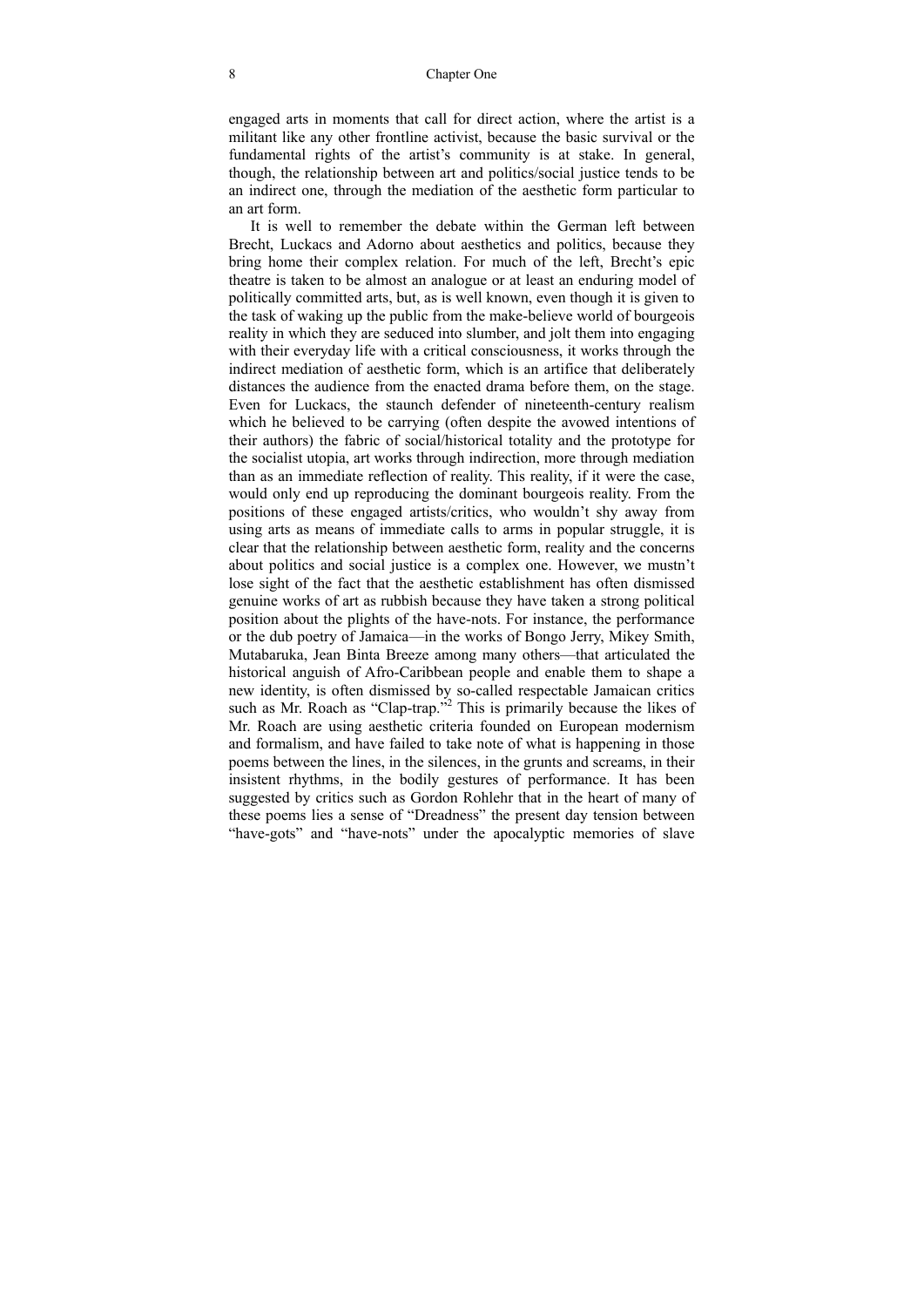time. It is easy to see that if you are using an aesthetic criteria that holds that a poem is simply a self-sustaining aesthetic form, where the "contentless" play of words and musicality, ambiguity, subtleties of metaphors are the only measures of a good work, then much of the works by the Jamaican dub poets would be found wanting. For a real assessment of these works one needs a historically/politically aware aesthetic concept like "dreadness."

 Now I focus my attention on art and its relationship with ethics and justice. Let me begin with Toni Morrison's *Beloved* (1987), which wonderfully mediates art form, ethics and the question of justice. On the last section of the novel we unexpectedly find this sentence "This is not a story to pass on." This strikes the reader as strangely paradoxical, for it claims the impossibility of representing or narrating it's chosen subject matter that it has just represented or narrated. What is the point of this wilful disavowal of narrative authority, its power of painting a picture of the historical past, its deliverance of truth for the reader? Despite meticulously recording the history of the African American people, even bringing to light the archaeological traces, the unspoken, unrecorded memories, the text seems to be undoing itself in an attempt to dislocate its apparent mode of address—the epistemological domain. Instead, it suddenly calls out to the reader in a vocative mode, soliciting another kind of reading and response. In a nutshell, the text seems to be saying to the reader "if you are looking for just knowledge and illumination, then look elsewhere. On the other hand, if you are willing to respond to an ethical summons, then please do enter. If you do so, then each of us can actively and experientially undertake an ethical journey and find a way of acting on the imperatives of the voices we have just heard, thereafter proceed to fashion a self and a community accordingly." Morrison mediates the strands of this complex, paradoxical project through the figure of love.

In *Beloved*, love is portrayed as strangely "too thick," and the lovers come burning as "a hot thing." It is a form of love that is born of catastrophe and is driven by a destructive force—characteristics of the death drive. Nothing can survive this. Sethe, the runaway slave mother, cuts the throat of her baby daughter because she is possessed by "too thick" love. She would rather have her hotly loved daughter dead than taken in by the slaving machine. It is a pathological form of love that goes against the all-too-human instinct for survival. Moreover, it is a form of euthanasia or mercy killing that relieves the lover of her painful existence and registers a desperate protest against the prevailing social/historical conditions. It is also a suicide pact in which Sethe, by killing her daughter, lets her ghost devour her. Possessed by the ghost of her daughter, Sethe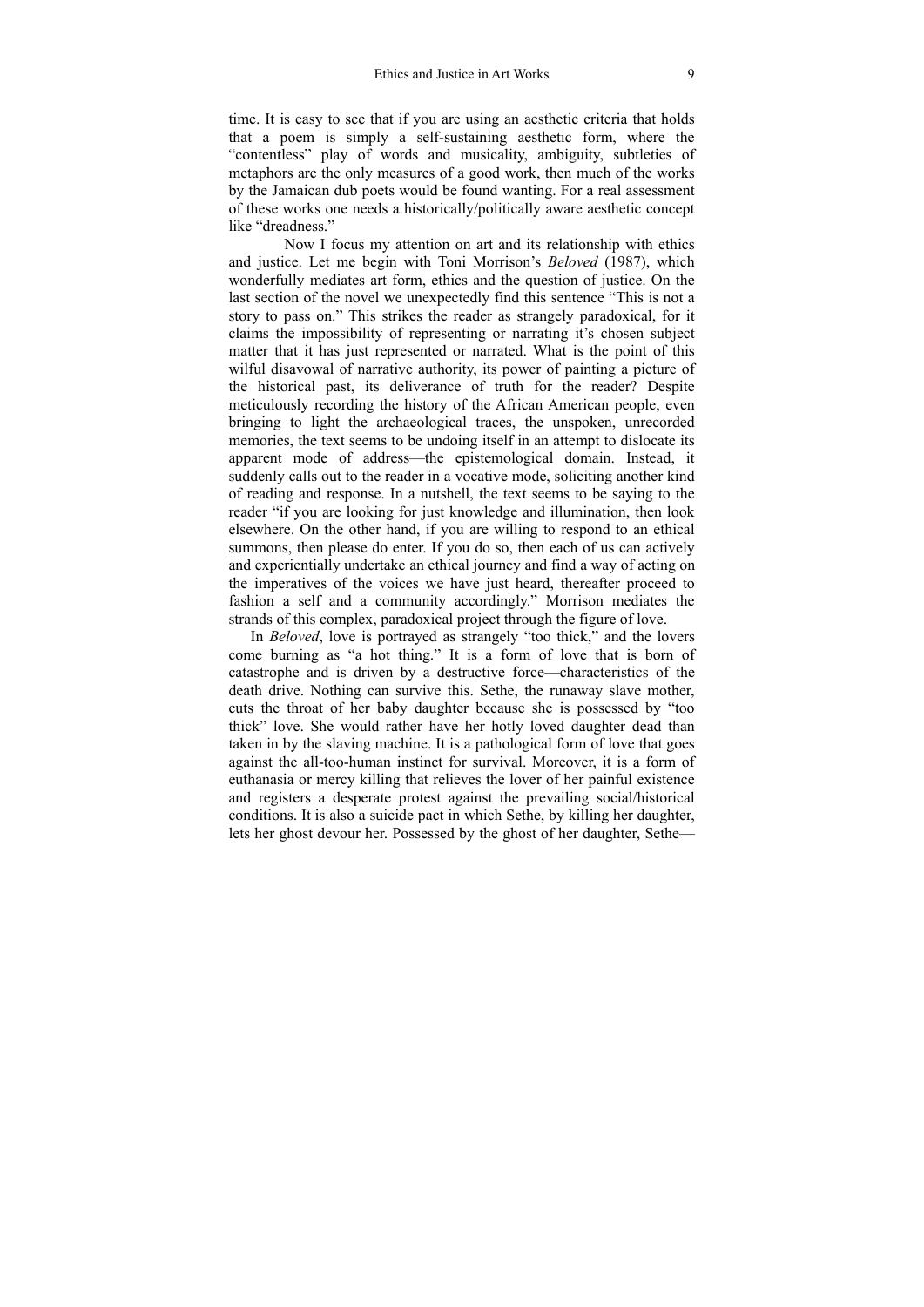confined in her den at 124 Bluestone Road and cut off from the world lives the life of a living dead. Her life now—like that of a saint or a Sufi mystic—is given to the annihilation of the self in her solitary pursuit of merging with her beloved daughter. So Beloved, like the god of the mystic, becomes a sacred devourer. "Too thick" love, then, is not for the living—its exorbitant demands are unbearable for any socially constituted subject. Yet, for Morrison, the visitation of this sublime form of love becomes a necessary condition for the African American people to constitute a self and a community. It is as if when starting from the year zero on a path of genesis—that is, what emerging from slavery amounts to—one has to begin with the most primal form of love. Strange though it might sound, Sethe's murder of her daughter out of love, and then being devoured by her loving memory, allows the emergent slave mother to discover the force of love, without which both the constitution of the self and the community would be impossible.

Behind Beloved's ghost lies, of course, the haunting presence of those "sixty million and more" drowned and degraded slaves to whom Morrison dedicates her novel. Invariably, then, due to various forms of forgetfulness and repression, they come to form the unconscious of the African American self. For Sethe, though—and, for that matter, for any descendant of those "sixty million and more"—any attempt at re-visioning their dim traces becomes a necessary step for the constitution of a self that can feel equipped to join the community at large. Yet, as it is well known, dabbling in the unconscious or in sublime memory is a dangerous thing to do. From the dark depths of the psyche surfaces those unstable and violent forces that can rend the memorizing subject into pieces and kill those around them. If you are already broken into pieces, as Sethe has been by the slaving machine, you have nothing to lose. So Sethe lets herself be caught in the spiralling movement of "fold ... refold ... and doublefold,"<sup>3</sup> which embarks her on a journey of memories that takes her back to her slave home, then through the dark waters of the middle passage all the way back to Africa. From these precarious journeys she gathers the unspeakable memories and lets them loose among the living so that they can form a community of love together. Even though this is a ghostly community of memories, it makes room for all those drowned, lynched, degraded and forgotten ancestors to be found in recognition as if they had always been proper subjects of history. Upon their retrospective arrival, they provide the genealogical continuity with those of the living present and their endeavour to form a community of the future. Like all immemorial or sublime memories, this recollection of the ancestors is full of paradoxes. Among so many flows of these involuntary memories, Sethe remembers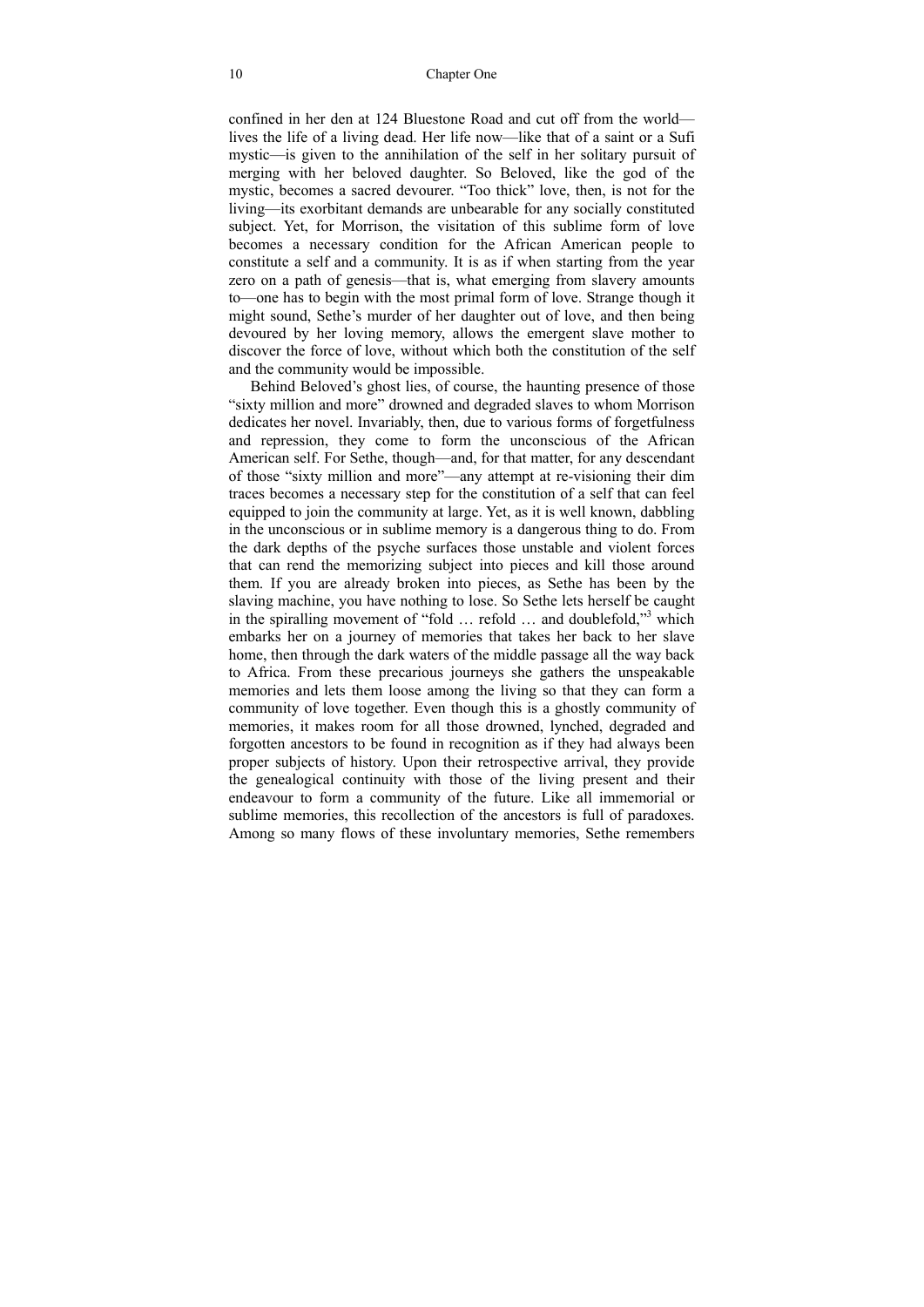the lynched boys—the iconic signature of white supremacist violence against African-American people—but instead of being drowned in sorrow she gathers the sensation of "shameless beauty" from the "the most beautiful sycamores<sup>34</sup> from which they were hung. Even from the floating death camps of slave ships, the memory clutches onto the "pretty little teeth<sup>"5</sup> of the dead slaves as though they were precious stones. It would be easy to regard these representations of affective sensations as obscene aestheticization, but somehow they become Sethe's elementary pathway of emerging from the nothingness of a slaved body to the affirmation of self. Falling into a "too thick" love with memories of an unspeakable past, and between experiencing the violent emotions of catastrophe and perverse joy, Sethe drags herself to the surface. And loving her body becomes the first stage of this process; or, as Baby Suggs puts it: "love your flesh … Flesh that needs to be loved."<sup>6</sup>

Surely this is not narcissistic love but an affirmation of a minimal embodied self. Even though the possession of one's body seems like the most singular act of private passion, Sethe cannot do it alone. She needs another to conjugate with her in the reciprocal giving of love to confirm the non-nothingness of her body. Here Paul D—a carrier of old slave home memories—comes to Sethe's aid by forming a micro-community of love with her. Her shattered body pieced together with the glue of love, Sethe can finally dream of "some kind of tomorrow."7 Yet she can only realize this "tomorrow" by forming a wider community with many others like herself. Led by Ella—who suffered "the lowest yet"—thirty women come to fold her in their music. Only by being claimed by others in a collective effusion of love, which merges Sethe's self into theirs, can Sethe become herself. Significantly, the music of love that the thirty women bring to Sethe's door has nothing to do with signifying logos. It is made of pure sensation, the sublime music of primary affectivity. Narrating this event, the narrator tells us that "In the beginning there were no words. In the beginning was the sound."8 Although the collective self-constituted through the affective conjugation of sound belongs to the African American survivors of slavery, it does not produce the locked-bodied self of racial types. We hear the narrator telling us that "the sound … broke the back of words."9 In the process of granting a new subjectivity, the collective sound of the thirty women needs to break the words—of the habitual, dominant reality, of racialist stereotyping—that formed Sethe as an abject racial other. Significantly, the women, after clearing away the debris of racial time, do not add signifying words to their sounds. Perhaps they did not want to risk the reactive gesture of mimic words that would have constituted Sethe into her new locked-bodied racial self. What the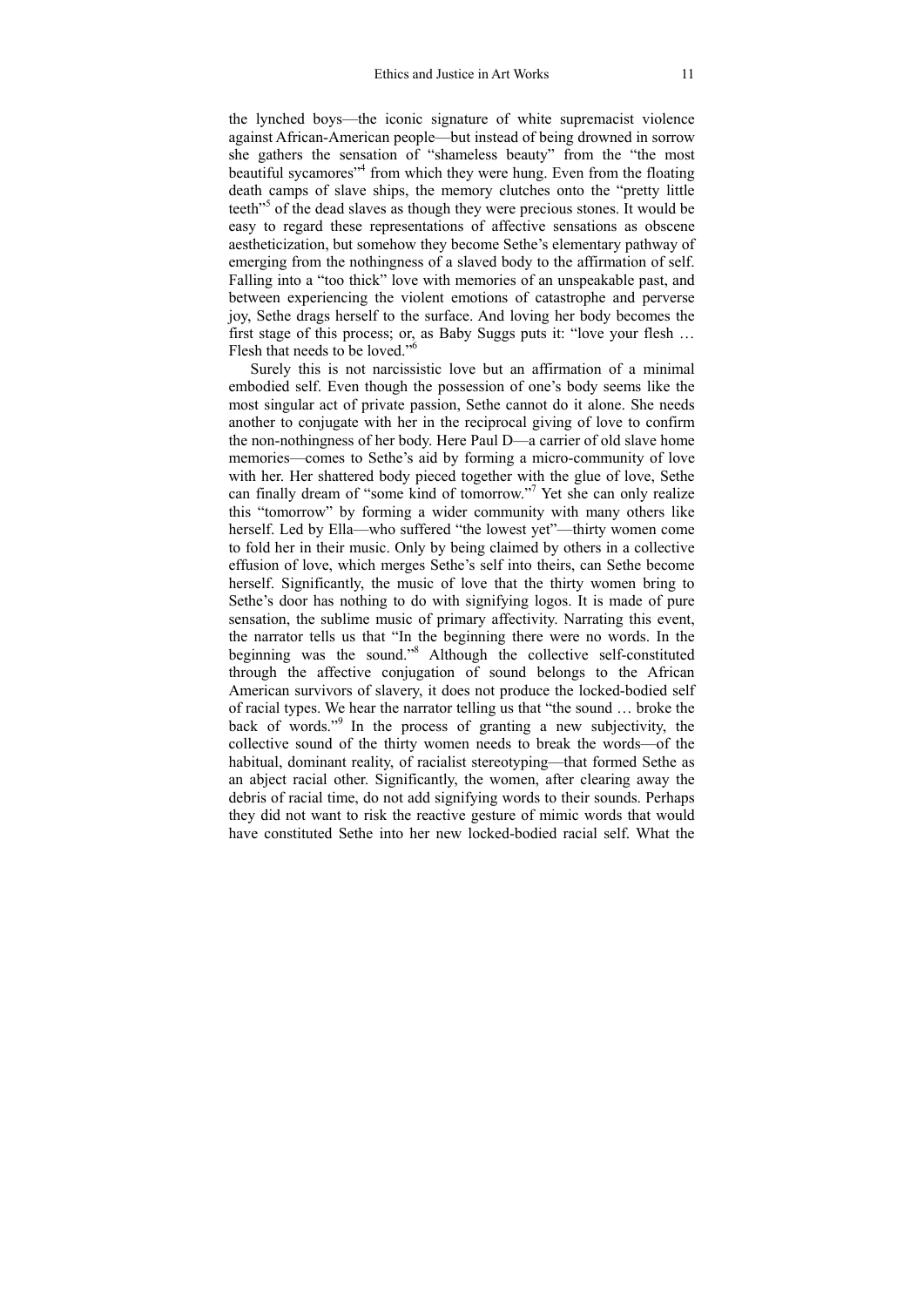sound wants to break is the very circuit of mimicry in which the lockedbodied self of racial attribution is constituted. Instead, what Sethe gets is a body that can bear herself and can love and be loved and dream of a future.

From an ethical point of view the question is—how does one negotiate difference? Perhaps the best way I can explore this question is by engaging with Emmanuel Levinas' work. In *Totality and Infinity*, Emmanuel Levinas, in passing, mentions Martin Buber's *I and Thou* relationship, which his own ethical ideas seem to resemble. Yet, Levinas suggests that Buber's *I-Thou* relationship falls short of the requirement of the ethical genre. Apart from drawing attention to the "formalism" of Buber's *I-Thou* dyad, Levinas also points out that this mode of relationship, "does not enable us to account for … life other than friendship: economy, the search of happiness, the representational relation with things."10

Levinas modestly claims not to have the "pretension of 'correcting' Buber," but shifting the orientation on relationship in view of "the idea of the Infinite."<sup>11</sup> Cursory though they might be, these comments have crucial bearings on our discussion here as they suggest the very condition of possibility for the ethical genre. What is wrong with the model of friendship presumed in the *I-Thou* dyad? For Levinas, this circuit cannot allow the intrusion of the foreign and the stranger. Behind the *I-Thou* dyad of friendship lies the dialectics of reciprocity and the recognition of mutual egos. Such processes can only take place within the boundary of an intimate community where each subject knows each other, feels bound by the same set of cultural rules and values, and knows each other's worth. In other words, friendship of this type is possible among subjects who share the same immanent condition. But ethics demands, Levinas contends, that the other come before me with the attributes of the *Infinite*. *Infinite* always brings to me a stranger who not only fails to recognize me but also fails my attempt to know her/him. It is by stubbornly remaining outside the parameter of my knowledge and recognition that *Infinite* allows a response to the other without any precondition. Only from this arises the feeling of obligation—the crux of the ethical genre. So, if we are searching for friendship in ethical terms, then we must allow the would-be-friend to call on us in her/his absolute strangeness; not as the other self of whom I might have fore-knowledge and recognize, but simply the vacant eyes and blank skin that solicit my response. Levinas writes: "It is my responsibility before a face looking at me as absolutely foreign (and the epiphany of the face coincides with these two moments) that constitute the original fact of fraternity."<sup>12</sup>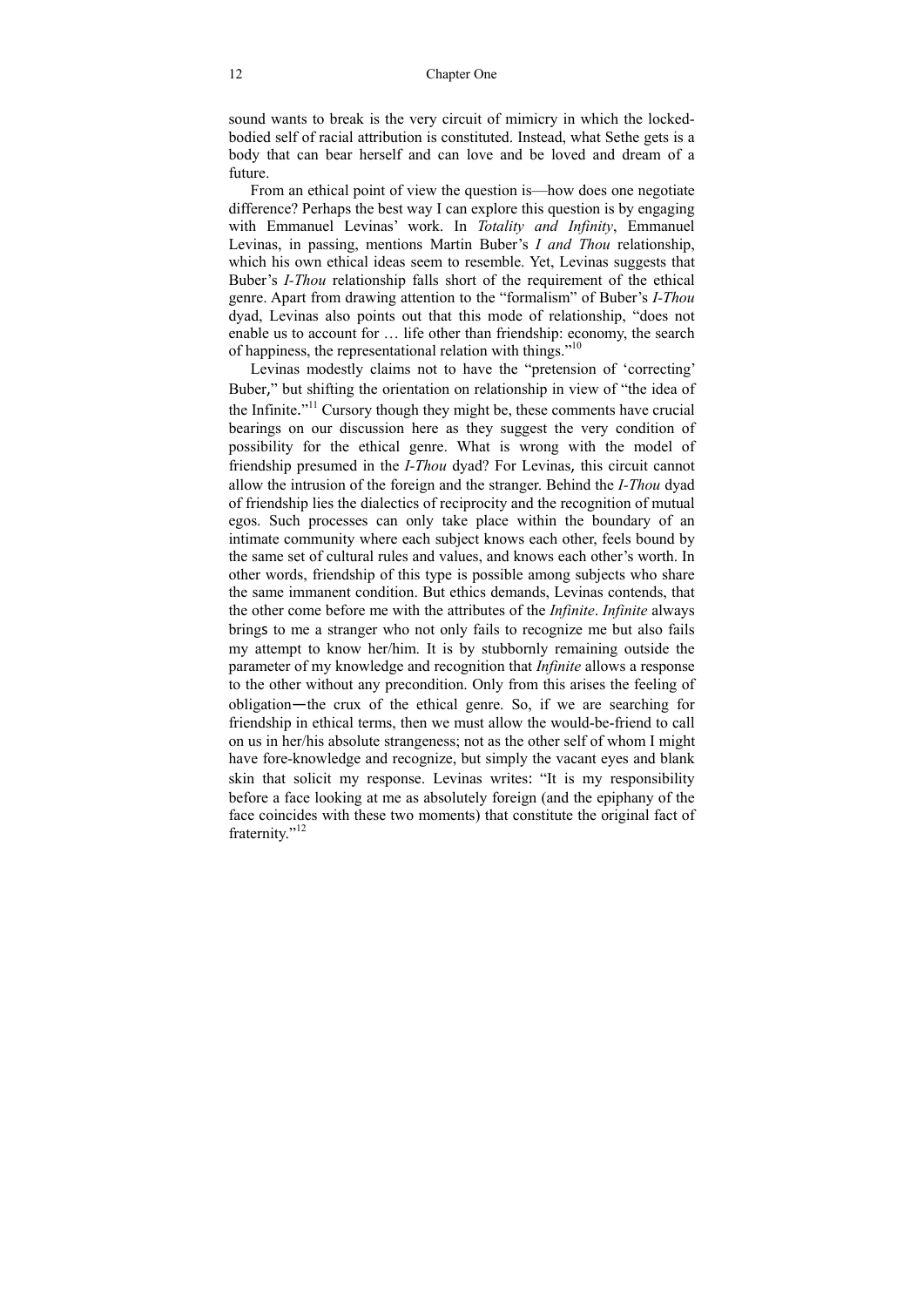Yet, how is it possible to have a friendship with a stranger if the stranger remains a stranger? Doesn't the very recognition of the strangeness of the stranger shed light on the being of the stranger? Let me deal with this issue by looking closely a passage from Edith Wyschogrod's *An Ethics of Remembering.*<sup>13</sup>

In the course of presenting her meditation on the ethics of historical memory, Edith Wyschogrod cites a personal anecdote that took place in a New York street. While guarding a van for someone who was in the process of moving, Edith Wyschogrod meets "an old, homeless African-American man" with a swollen left foot.<sup>14</sup> Moved by his plight and caught in a sense of obligation that she ought to do something for this seemingly destitute and afflicted man who is in desperate need of attention, she offers to accompany him to a nearby hospital, but he refuses. To her surprise, the only thing he asks of her is that she remember his name, which is Billie Joe. Feeling that Billie Joe's solicitation to be remembered places her in a new kind of ethical terrain, Edith Wyschogrod asks a series of questions. "Was the injunction to remember his name a means of informing me that," writes Edith Wyschogrod:

… he was one of the forgotten, that a transpersonal history was locked into the name Billie Joe, that he was a particular, as it were, that exhibited a universal meaning, that of destitution? Or was he pointing to himself proudly as the unique individual, a singularity, designated by this name? Was his history the inalienable property of a people and a culture upon which an outsider had no purchase? Yet, if I, such an outsider, am prohibited from inquiring into the history of the other, is this constraint not tantamount to an endorsement of historical solipsism? If, per contra, I enter into the other's history, recount it, have I not created in his name a particular constellation of verbal or gestural instances having practical import, one that imposes a language of dominance and alien historical identity? Would I come to remember this incident through the screen of later literary encounter, perhaps through the celebrated words of Toni Morrison's *Beloved*, who pleads in a moment of sexual desire … Or, more insidious, was my offer and is the present telling of it not a gesture of narcissism, the self-congratulatory display of good intentions on the part of the relatively privileged?<sup>15</sup>

Edith Wyschogrod does not provide an immediate and direct answer to these questions, but their reverberations are felt throughout her text as she tries to negotiate the ethical dilemma of a historian caught between the obligation to lend her/himself to bear unconditional testimony of a memory that is not his/hers and the validation of the veracity of historical events. Apart from the dilemma regarding the manner or the terms in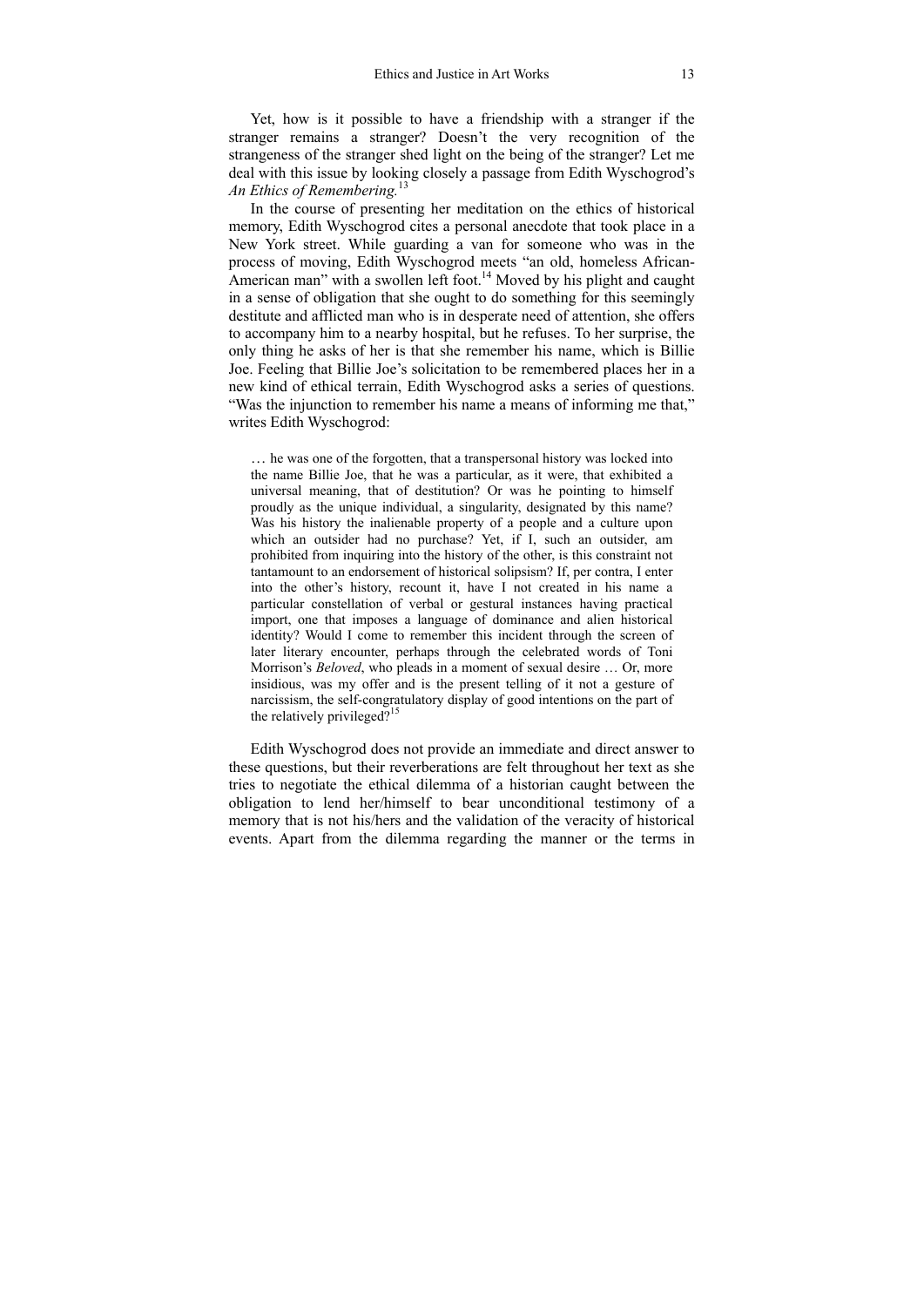which the knowledge of the other is to be borne in writing, the very event of such knowledge-gathering risks the core element of an ethical response. Even before Wyschogrod faces the dilemma as to the terms in which she should remember the name of Billie Joe or the ethical implications of such remembering, her gesture of lending a hand to the stranger compromises his strangeness. She already knows that he is "an old, homeless African-American man." Is not her gesture then grounded in the knowledge of the historical location of such a man? Yes, it is, and moreover, such preknowledge is unavoidable. Billie Joe is a stranger to Edith Wyschogrod only insofar as not being an acquaintance or a friend before the present chance meeting on the street. Perhaps their racial and class differences, and their relative fortunes of privileges and health, can also make them strangers to each other on the historical stage on which they appear. But the sentiment that moves Edith Wyschogrod to offer her care to Billie Joe is not done in view of an unknown other. For the very invocation of "an old, homeless African-American man" already brings to mind a long and terrible story of destitution, which then acts to move a cognizant and benevolent soul such as Edith Wyschogrod's into her role as a carer. Yet Levinas disallows such pre-knowledge from any act of ethical friendship, because if it weren't the case, then the gesture to the other wouldn't be unconditional. We can shift our orientation here and ask "is it possible to feel obligated and offer care to someone or something of which one doesn't possess any fore-knowledge?" If it is difficult to imagine such an event ever taking place, then it is impossible—in the unlikely case of such an event taking place—to narrate or write about or make sense of it. We have no language for such a task.

Levinas is not unaware of such difficulties, of the impossible demands that he makes of ethical conduct. In a late work, he writes,

The correlation of the saying and the said that is, the subordination of the saying to the said, to the linguistic system and to ontology, is the price that manifestation demands. In language qua said everything is conveyed before us, be it at the price of a betrayal, language is ancillary and thus indispensable.<sup>16</sup>

The mode of ethical response to the strange other, which he terms as *saying,* cannot really be expressed without the signifying language—the *said*—which by introducing historical recognition forecloses the possibility of encountering the strange other. Yet, since the signifying language is the only way that the strange other can be borne in testimony, then the ethical gesture will always be compromised. In other words, it would be impossible to maintain the stance of unconditionality. Hence,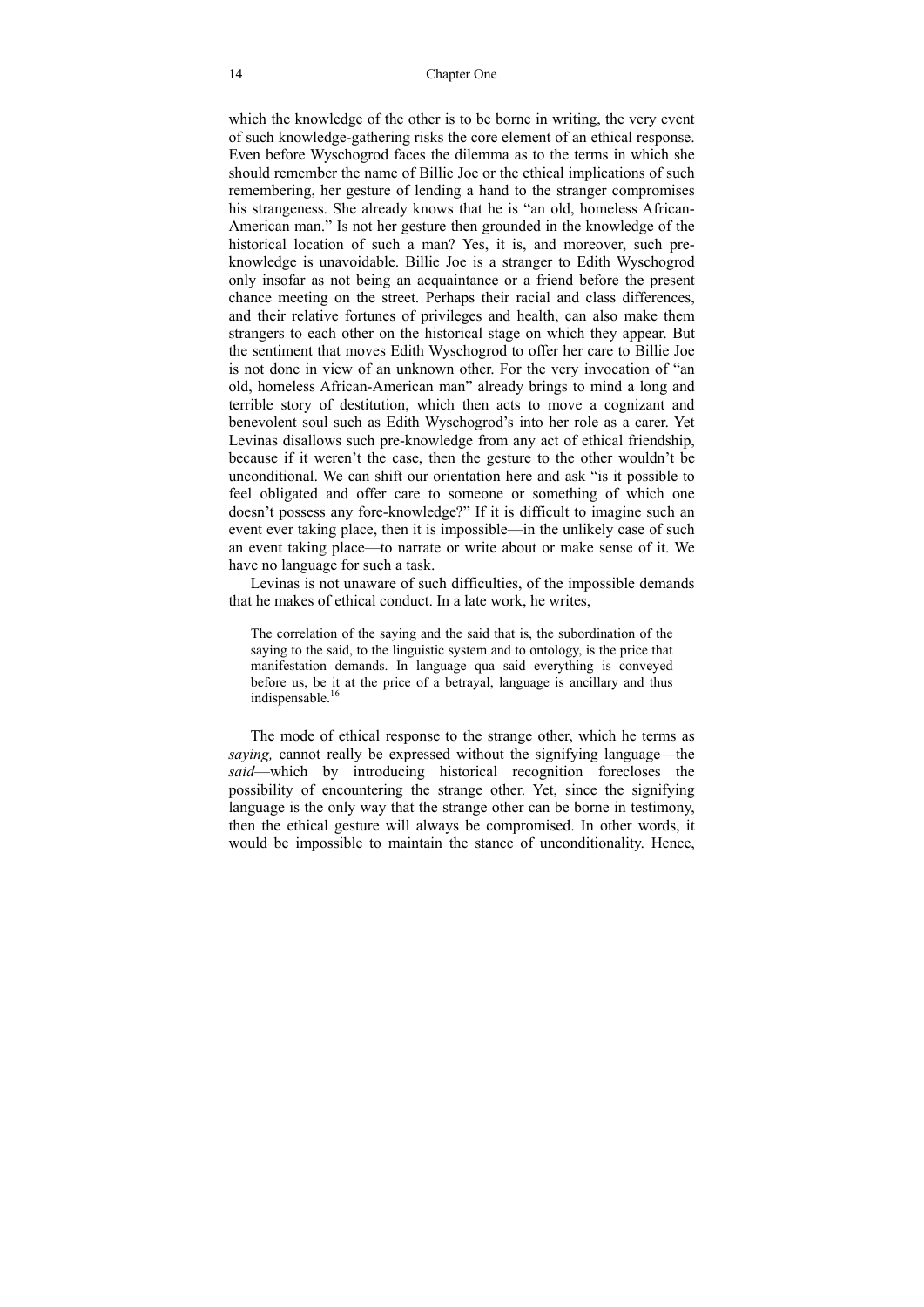ethics must proceed with a paradox. In other words, the task is to bring the ethical perspective to bear on knowledge production—to find in the narrative and the description of the others some room to bear witness to their predicament and express care.

So, in the context of meeting others and passing through elsewhere, what is needed is not less inter-cultural knowledge but more of it, in the manner of what Clifford Geertz has called "thick description." However, more precise and "thicker" knowledge does not secure the feeling of unconditional obligation that the ethical relation demands. One way of proceeding in this situation is through the "as if" mode. In fact, ethics, being a vocative genre, can only work through the "as if" mode that secures a feeling of otherwiseness in the addressee. So, in order to guarantee that one feels unconditionally obligated towards the other, one has to relate to the other—about whom one may possess a profusion of reliable knowledge—as if one does not know anything about them. So, knowing about Billie Joe is not only unavoidable, but one must know his history, his location as accurately as possible, while at the same time taking care that he does not simply become an example of a type. It is true that he cannot hide the historical memories that his ancestors have endured, and whose legacy still determines his place in the world, and yet he has a particular way of being. A gatherer of knowledge of others—if that knowledge has an ethical pretension—has to pay attention to this. Moreover, the knowledge about Billy Jo and his world must take into account the way he and his lot express meaning about the world in which they dwell. Yet, the abundance of knowledge about Billy Jo and his world, and seeing things from his interpretative viewpoint, do not secure the feeling of obligation that moves one to take care of him. For that it is necessary to respond to his elemental presence—or, the face as Levinas calls it—as if he is a stranger. Otherwise, a sense of unconditionality, even though it is virtual, cannot be secured. Ethics loses its core condition of existence if any gesture of care depends on preconditions, for example; I need to be charitable to Billy Jo because his ancestors have suffered so much. In this case, it is easy to argue that the impulse that prompts this gesture of care lies in a sense of guilt, which remains far removed from ethics. Besides, without the feelings of unconditional care the gathering of knowledge about others cannot be conducted with ethical sensibility. It is through the dilemma between ethics and justice that art works—on the one hand to record historical memories and to articulate a sense of social justice in its signifying language; on the other hand its aesthetic aspect, which also works in the "as if" mode, is capable of intuiting an ethical sensibility.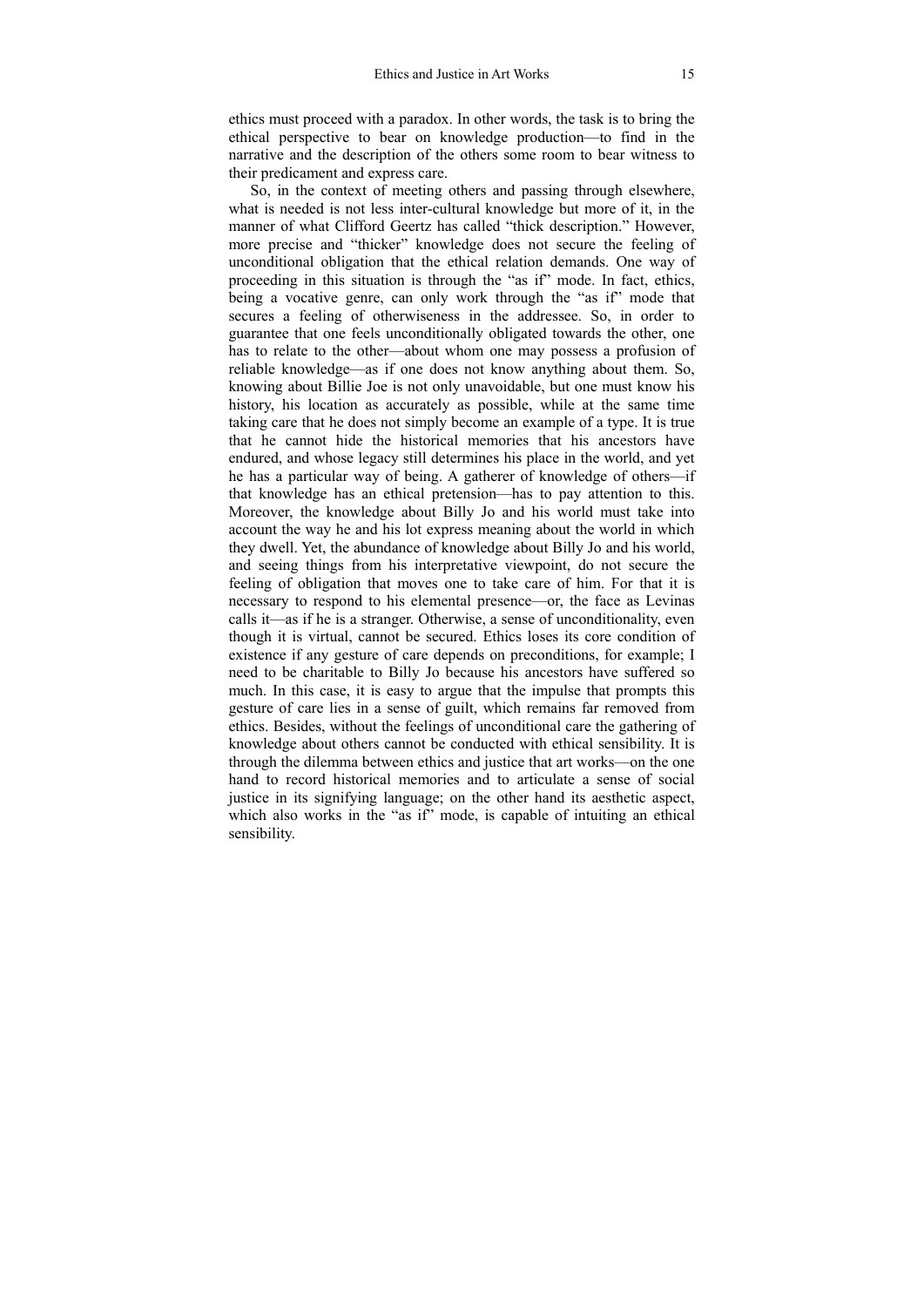#### **Notes**

<sup>1.</sup> Salman Rushdie, "Outside the Whale," in *Imaginary Homeland—Essays in Criticism 1981–1991* (London: Granta Books, 1991), 87–101.

<sup>2</sup> Gordon Rohlehr, "West Indian Poetry: Some Problem of Assessment 2," in *The Routledge Reader in Caribbean Literature*, edited by Alison Donnell & Sarah Lawson Welsh (London: Routledge, 1996), 321–326.<br><sup>3.</sup> Toni Morrison, *Beloved* (London: Picador, 1988), 61.

4. Ibid., 6.<br>
5. Ibid., 212.<br>
6. Ibid., 212.<br>
6. Ibid., 28.<br>
7. Ibid., 273.<br>
8. Ibid., 259.<br>
9. Ibid., 261.<br>
<sup>10</sup> Emmanuel Levinas, *Totality and Infinity*, trans. Alfonso Lingis (Pittsburg: Duquesne University Press, 1969), 68–69.<br><sup>11</sup> Ibid., 69.

<sup>12.</sup>Ibid., 214.<br><sup>13.</sup>Edith Wyschogrod, *An Ethics of Remembering* (Chicago and London: The University of Chicago Press, 1998).<br><sup>14</sup> Ibid., 4–5.

15. Ibid., 5.<br><sup>15.</sup> Ibid., 5. 16. Emmanuel Levinas, *Otherwise than Being or Beyond Essence*, trans. Alphonso Lingis (the Hague, Boston, London: Martinus Publishers, 1981).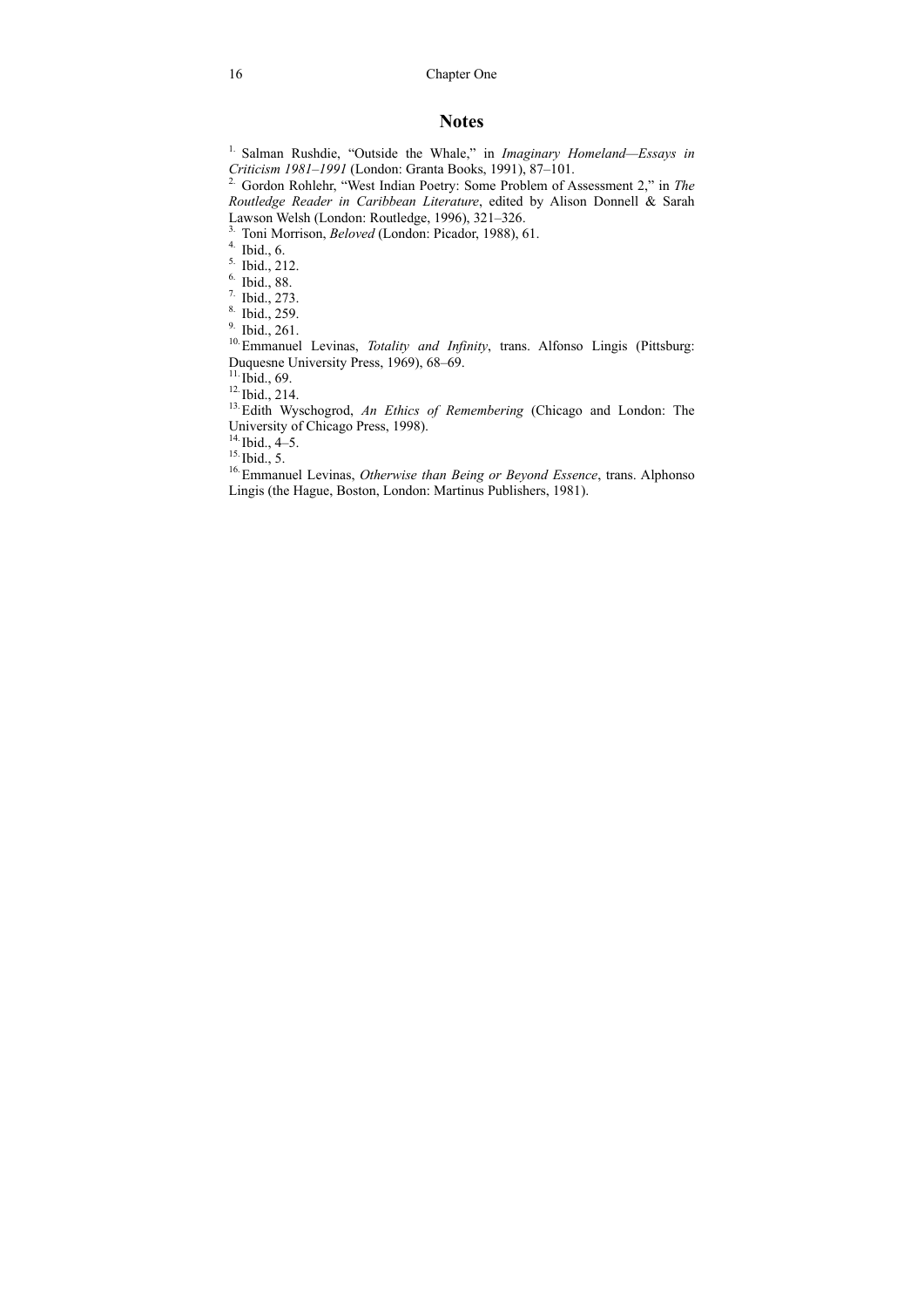## CHAPTER TWO

# DIGITAL MEDIA AND YOUTH CIVIC PRACTICES: STRATEGIES TO FOSTER ONLINE **PARTICIPATION**

## TAO PAPAIOANNOU

The decline of civic and political participation among young people is one of the great challenges facing many Western democracies. Several factors may have contributed to this difficult reality, in particular some fundamental socio-cultural transformations which have led to a change from the group-based society to a networked society, emphasizing personalized conceptions of membership and identification in social and political identity processes.<sup>1</sup> These shifts, on the one hand, have alienated young people from mainstream forms of political discourse and produced much of the cynicism about media and politicians, particularly in the context of failing institutions and systems in several Western societies. On the other hand, they have possibly encouraged self-actualization in young people's political and civic expression, leading youths to organize their citizen identity around their personal lifestyles rather than government and through alternative political activities, taking place progressively online. The advent of web 2.0 technologies, such as social networking media, YouTube, blogs and Wikis, offers people new opportunities for processing information, interacting among one another and participating in communities and society. Civic groups and political leaders are increasingly promoting themselves online, hoping to attract the interest and support of young people inclined to use these technologies. Evidenced by the role of social media in articulating citizen actions in the Arab Spring movement, digital technology has challenged more traditional participation and public deliberation practices in recent years. Regarding the arts and social justice, the political potency of art has been witnessed throughout history whether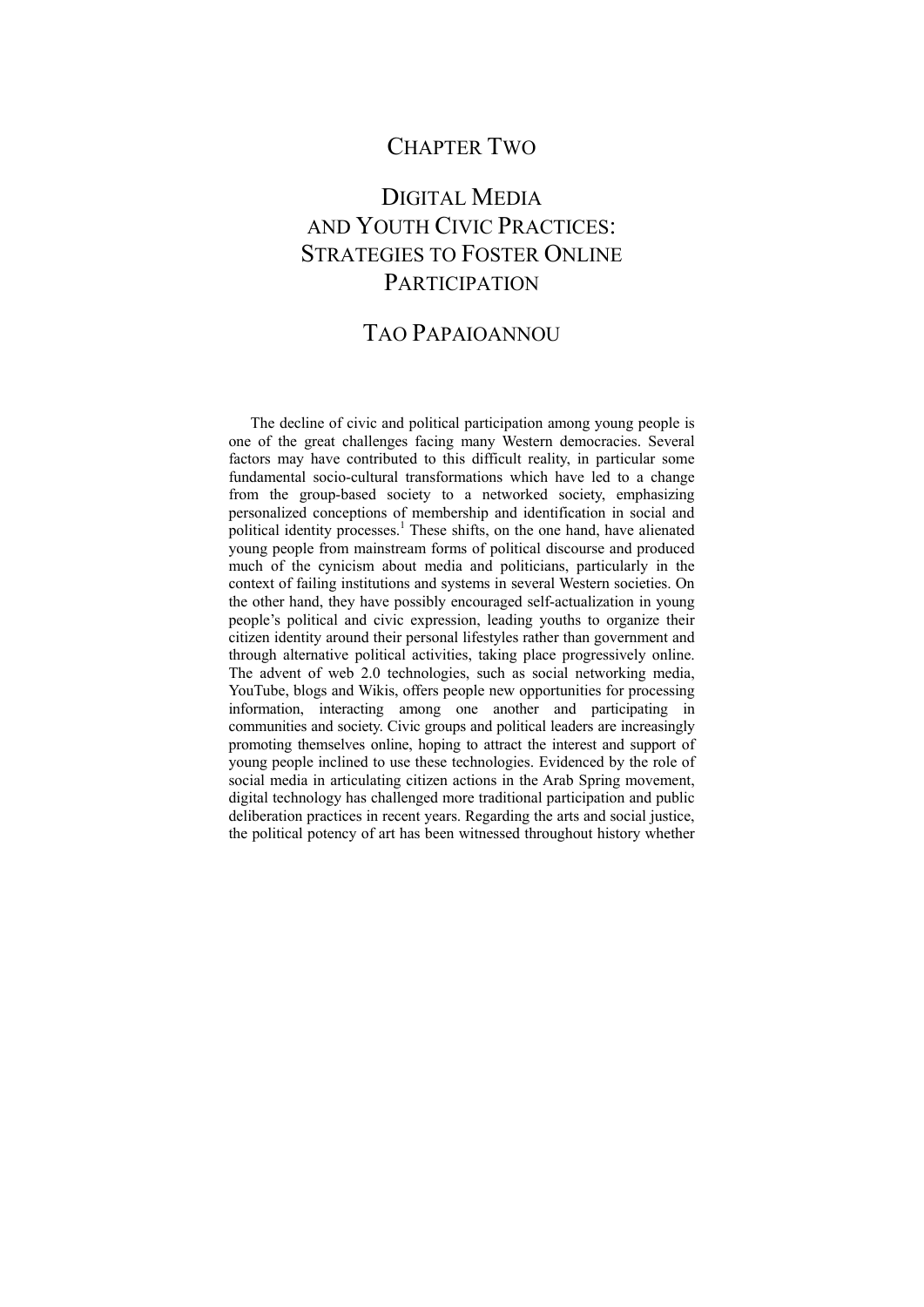#### 18 Chapter Two

through music, painting, poetry or graffiti. Recently, through online venues such as exhibitions, with their capabilities of vividly demonstrating clashes of political and artistic ideals to millions of potential viewers, a growing number of artists are engaged in politics, issues of inequality and the many conflicts that besiege the world today via the internet. Amongst the current research trying to understand the capacity of the networked sphere to mobilize citizens and foment social and political change, studies specifically focusing on youth civic cultures are debating the potential of digital media in contributing to new forms of civic involvement, facilitating civic participation and empowering youth.

This chapter aims to explore the role of digital media in fostering online civic participation among youth. After an examination of whether and how children and teenagers make selective use of digital technologies for civic purposes in view of the participation opportunities that new media offer, and the ways in which they utilize online tools available to them, it is suggested that the internet presents significant opportunities for exploring civic interests (not necessarily generating these interests in the first place). However, online communication does not straightforwardly translate into online or offline practices, indicating a more complex participation process than previously thought. Building upon the analytical frame of civic practices—which argues that the extent and manner to which participation is realized in the online environment underscore the notion of contingency—this article identifies and analyzes strategies which may mobilize youth and promote online participation through appropriately directing online activities to the varied interests and motivations among heterogeneous youth, appealing to young people's own agendas and expressions and providing civic media literacy education among other institutional support for opportunities and conditions of democratic agency in society. $2$ 

Young people are typically portrayed in both popular media and academic discourse as uninterested in the news media, unaware of national and international current events and apathetic about participating in the formal political process.<sup>3</sup> Interestingly, the traditional mass media, particularly television, have been described as simultaneously playing the role of deflecting and enhancing political and civic participation among youths.<sup>4</sup> As young people are found to be increasingly adopting internetbased information sources instead of the traditional media, there has been growing research interest in whether this new communication environment may play a crucial role in fostering youth civic interest and participation. Communication is a significant aspect of civic and political participation; however, civic engagement should not be treated as merely an issue of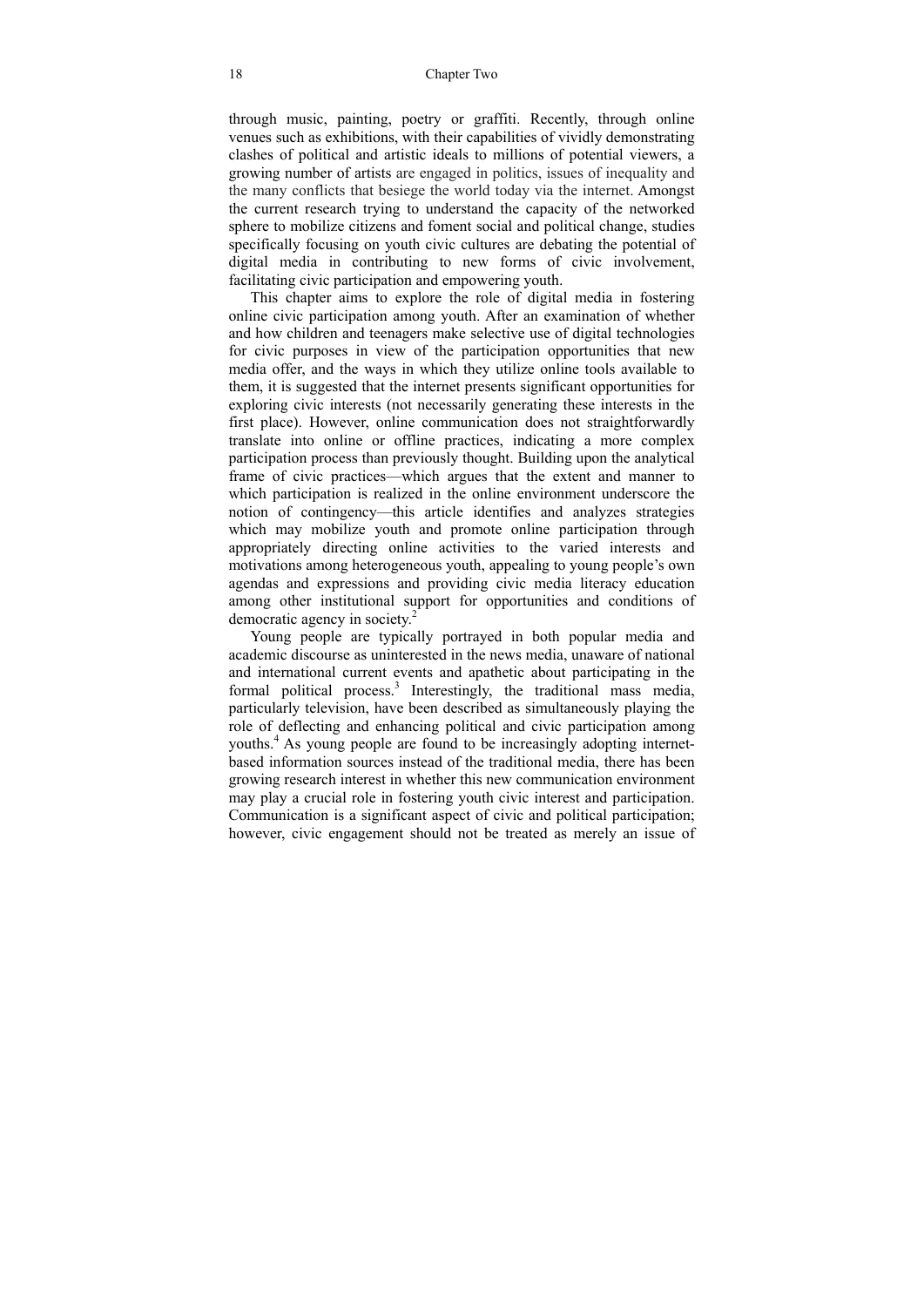communication technology as civic agency cannot be examined in isolation from one's immediate social environment as well as the wider political and hegemonic power structure. (Democratic) Political systems provide structures of opportunities for participation and a range of factors can affect how participation within a system actually functions.<sup>5</sup> Hence, civic agency is always conditioned by social and political circumstances. Any perception of civic (dis)engagement among young people must be analyzed in the context of late modern democracy, whose political functions and expressions evolve with time and the broader social environment as the character of participation.

Currently, in several western societies, increased social fragmentation and atomization have led to growing distrust of media and politicians among young people.<sup>6</sup> They do not necessarily follow politics in the news and do not necessarily view voting as the core democratic act. Instead of emphasizing the "adult" realms of socio-political engagement, as in contribution to state institutions and knowledge about politics and government, young people tend to consider self-actualizing politics more relevant to their individual needs and organize their citizen identity around their personal lifestyles. Resistant to older expectations about citizen duty, they are drawn to alternative political activities. Instead of joining social organizations and parties they may join informal or online networks for direct social action on consumer and lifestyle issues. Among others, Bennett,<sup>7</sup> Earl & Schussman,<sup>8</sup> Levine,<sup>9</sup> Montgomery<sup>10</sup> and Jenkins et al.<sup>11</sup> have critically argued for a perspective of citizenship and participation that acknowledges the ways in which young people incorporate civic interests and media content into their everyday lives. This view has expanded the traditional understanding of participation to include—beyond direct involvement in government and national issues—volunteer activities, local and online community engagement, youth philanthropy, social activism, political consumerism and lifestyle politics. Striving to offer new insights on youth civic apathy, this conception of civic participation seeks to capture creative developments in youth participation which comprise a wide range of practices and civic learning styles, often in forms of shared activity online.

Considerable empirical evidence has supported this broader perspective.12 13 Some research has noted many online forms of civic expression, ranging from participating in interest- or issue-based online communities, protesting in gaming and fan sites, blogging about political and social issues, to volunteering in local and online communities. For example, a number of youth initiatives have succeeded online, providing participatory opportunities in civic and political issues including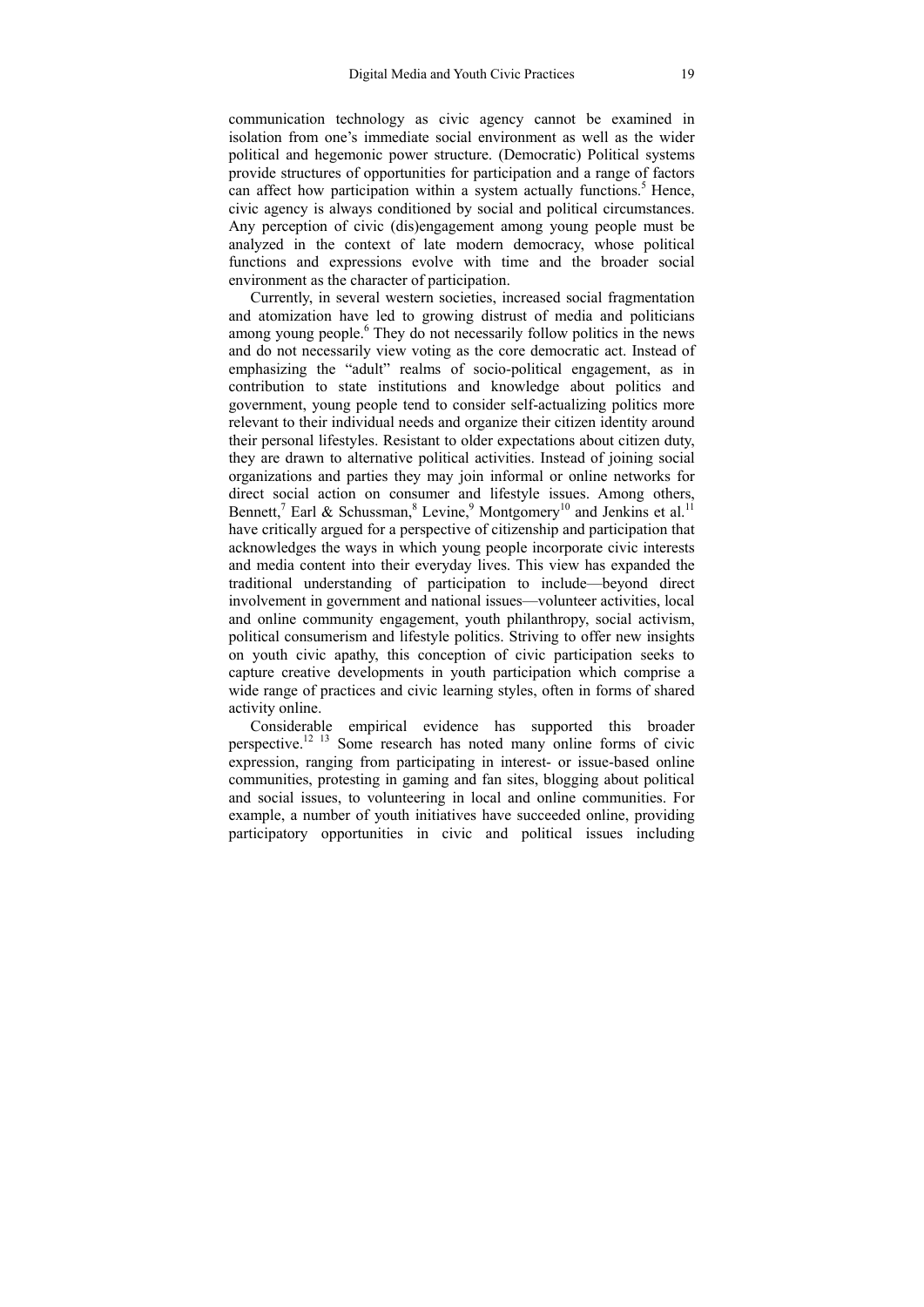voluntarism, youth philanthropy, voting, racism and tolerance, social activism, patriotism, terrorism and military conflict.<sup>14</sup> Media literacy training projects from several Nordic countries have produced encouraging results from classroom initiates helping students to use digital media to express their artistic as well as civic interests.<sup>15 16 17</sup> More widely, a transnational analysis on youth media production and distribution projects argues positively that youth media initiatives contribute to advocacy and empower youth to become expressive participants in their local and global multi-mediated realities. $18$ 

At present, civic initiatives using the internet to stimulate young people's participation can be found in many different parts of the world. However, they are mostly organized by individual organizations and rather small scale, which make it difficult to evaluate them systematically or to more widely implement them. The internet is transforming certain aspects of civic participation as it provides possibilities to disseminate and access far more information, offers the capability to reach out to others with a greater level of direct and personal involvement, and affords additional spaces for democratic deliberation and participation. The internet is becoming an increasingly useful and empowering platform for those who are in the position and willing to take advantage of the networked public sphere. Some young people may well be affirming their sense of civic identity through new skills and opportunities that digital media may open up for them. However, there is no concluding evidence (provided that data is still scarce in this area) for the claim that internet-based technologies have brought the majority of young or old people into active civic life. Rather, limited empirical research seems to suggest that the internet presents significant opportunities for participation among those who have already developed civic interests in their lives, but online communication does not straightforwardly translate into online or offline practices, indicating a more complex participation process than previously thought.

For example, a large-scale study of children aged 9–19 years old in the UK found that nearly half of the participants had visited at least one civic website and has online discussions about civic or political issues with peers.19 Exploration of the reasons why some children and teenagers do not participate in civic activities online leads to the conclusion of lack of interest. Young people indeed use digital media to pursue their civic interests, but it tends to be those who have already cultivated these interests offline, very likely through political socialization in their early lives. The results of a survey on how public high school students aged 14– 19 use Facebook reveal that online group membership among teenagers reflects a moderate degree of civic/social interest, but there is a gap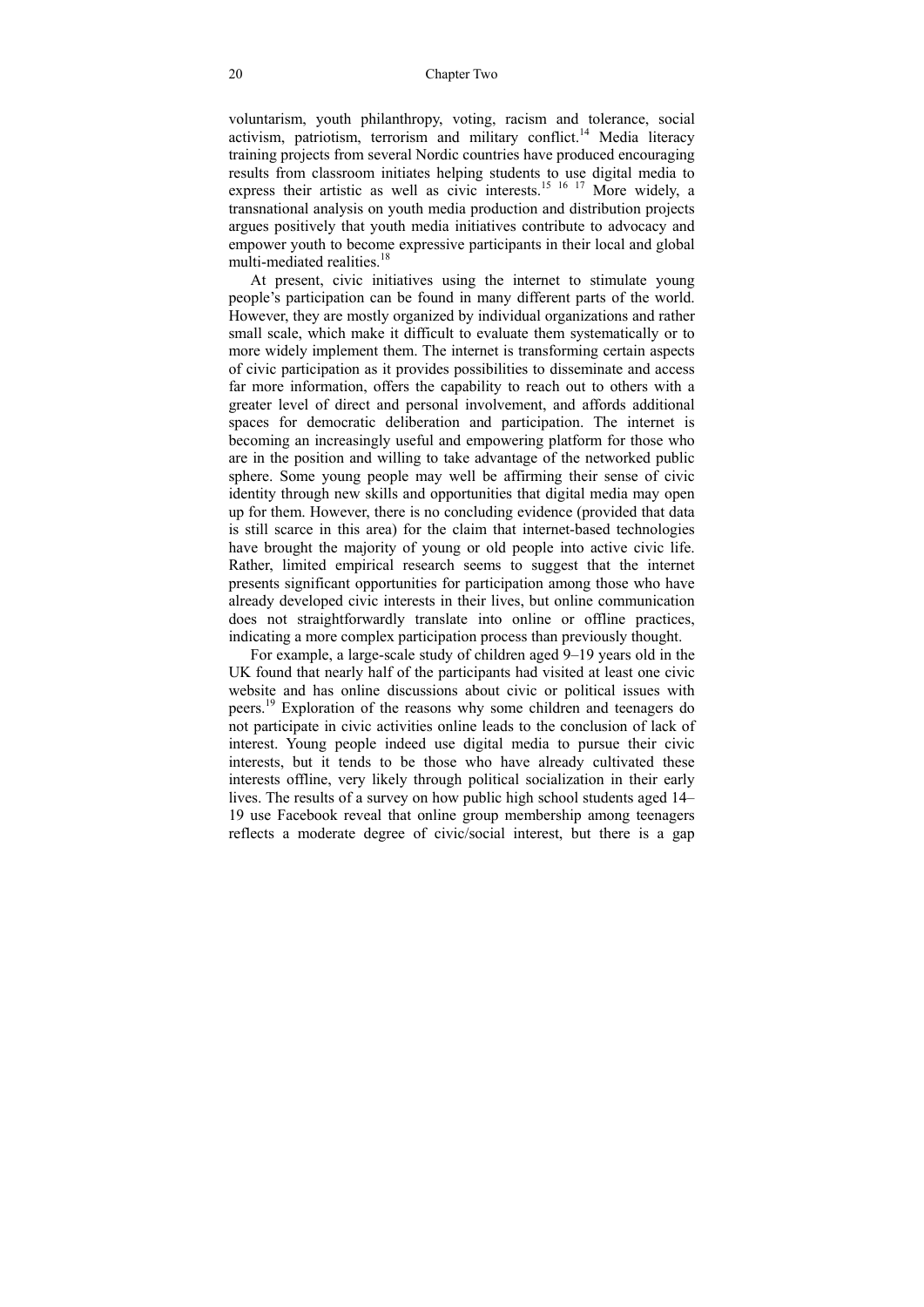between communication and response, and online participation does not necessarily lead to further offline participation.<sup>20</sup> For example, about  $44\%$ of the survey participants take part in youth groups, 28% are members of political parties/groups, and 23% and 12% respectively are involved in local and international civic groups on the platform of causes on Facebook. While the majority of the students (70%) read and forward emails about the groups they belong to, less students participate fully and consistently or try to tackle, as campaigners, either local or global problems: 30% participate in most of the online activities organized by the groups they belong to, 20% have campaigned for the groups they belong to via their profiles/blogs, 10% have organized e-mail pressure campaigns and 5% have made online donations. Overall, only 15% of the students share via Facebook their views on social, cultural and political events, either national or international, with their friends. In parallel, offline, only a small number of students fully participate in the activities organized by the groups they belong to or actively campaign for these groups or causes. If society wishes the internet to truly represent a participatory, selfexpressive platform for most young people rather than the self-motivated few, it is important that educators along with policy makers meet the challenge of incorporating civic activities into young people's lives through actively promoting them in educational, civic and a variety of media contexts. More critically, researchers need to look further into ways in which young people make selective use of digital technologies for civic purposes to identify activities and participation models that youths find appealing, and identify strategies to further mobilize them both online and offline.

In his discussion of the potential significance of the internet for civic engagement, Peter Dahlgren proposed an analytical frame of civic practices with five participation parameters, $2^1$  each with further subcategories. These five parameters intend to specify attributes about online civic and political participation. He argues that the extent and manner of participation realized in the online environment underline the notion of contingency, indicating a complex interplay of conditions across those five identified factors that could both facilitate and hinder participation. This conceptual framework thus serves as a good starting point for discussing strategies to further encourage online participation among youths. If the affordances of digital media are harnessed with strategies meaningful to the everyday practices and the frames of reference of young people, even if civic involvement has not become a dominating online phenomenon compared to other consumption and entertainment